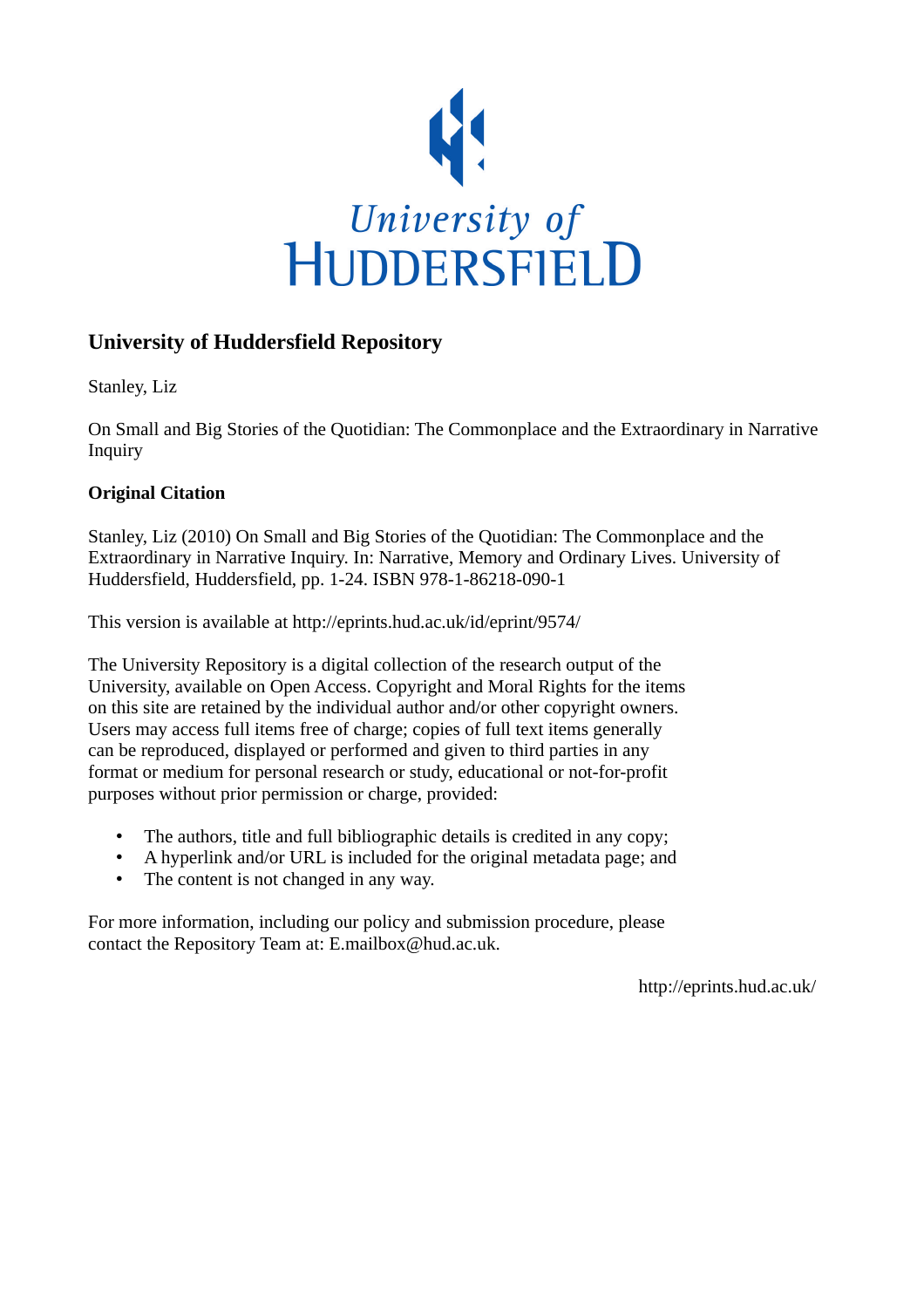# 1 On Small and Big Stories of the Quotidian: The Commonplace and the Extraordinary in Narrative Inquiry<sup>1</sup>

LIZ STANLEY

Hanover Cape Colony Feb 13/01 Dear Mat,

I was ever so glad to get your letter  $\&$  the photo. I haven't got a photo I can send you here but I'll send you one "when the War is over"  $\&$  I can go any where  $\&$ post anything… I have hired an empty room in a house here, & put in a stretcher  $\&$  a table,  $\&$  do my cooking on a spirit lamp,  $\&$  I  $\&$  my little dog Neta live together… One just waits week after week… Drop me a line soon. I hope Mr Censor will letter [sic] this letter through.

Good bye, Olive Schreiner

(OS to Alf Mattison, Cory MS16 098 / 3)

# **Introduction**

The above letter was written in February 1901, in a small village under martial law in an up-country area of the Northern Cape area of South Africa, by Olive Schreiner. Schreiner (1855-1920) was – and is – one of the key feminist writers and social theorists, author of *The Story of An African Farm*, *Dreams*, *Woman & Labour*, and also a leading critic of the British provocation of the South African War of 1899 to 1902. Its addressee, Alf Mattison, was a well-known Leeds socialist and historian and he and Schreiner had met through Edward Carpenter. They became friends in the period from 1881 to late 1888, when Schreiner lived in England, a friendship which they resumed when she returned to Britain between 1913 and 1920. The village Schreiner was living in when she wrote the letter, Hanover, was occupied by British forces and surrounded by Boer commando that made frequent punitive raids locally. The comment in her letter that 'one just waits week after week' encompassed the mundane

1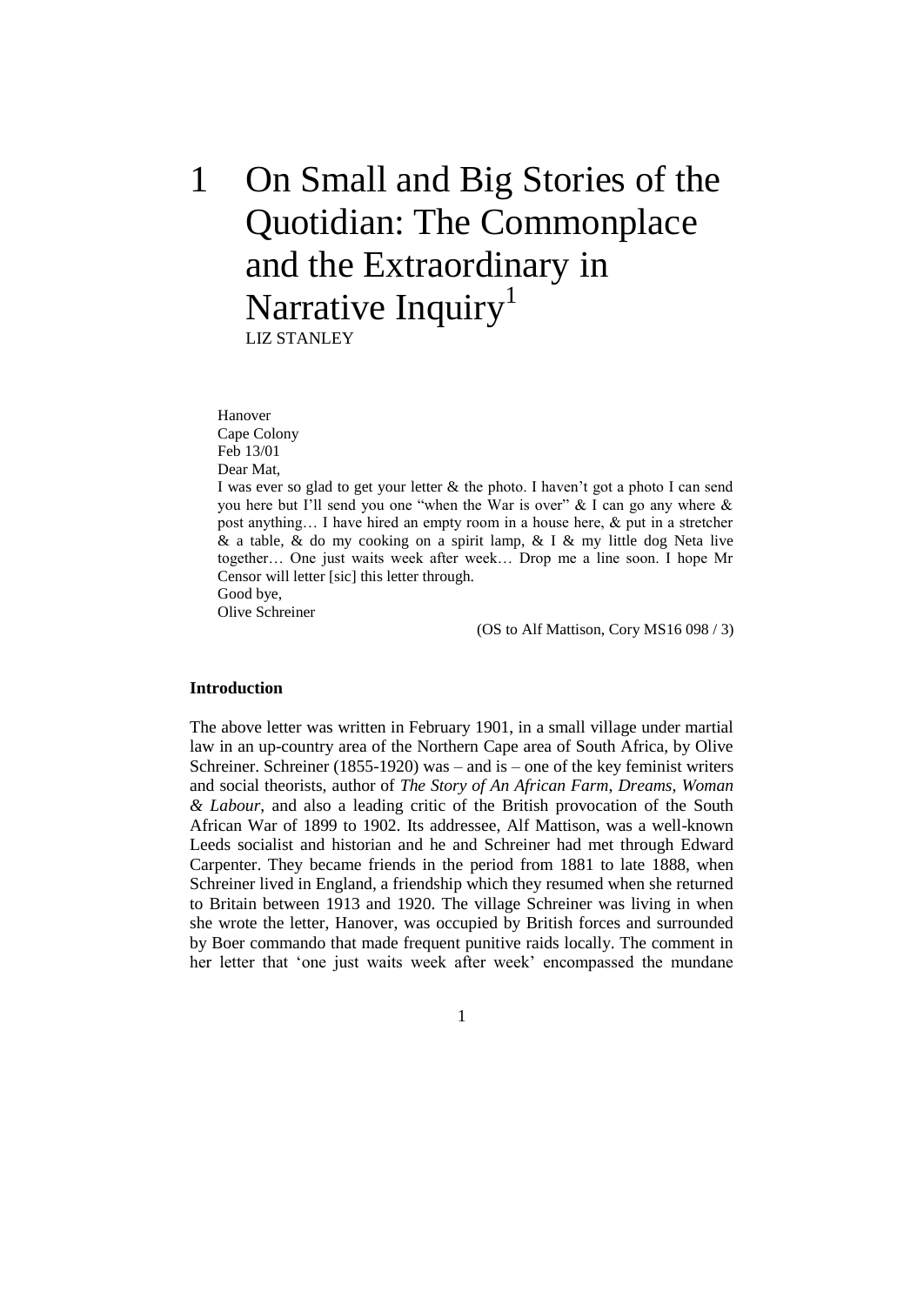commonplace, of writing letters, sleeping, cooking and waiting - but it also included an armed guard outside her window, a strict curfew, food shortages, no leaving the village by anyone, spying and paid informing, the rounding up and incarceration of suspected 'traitors' among the Boer population, and three executions following paid informing (concerning charges post-war found to be untrue).

*\_\_\_\_\_\_\_\_\_\_\_\_\_\_\_\_\_\_\_\_\_\_\_\_\_\_\_\_\_\_\_\_\_\_\_\_\_\_\_\_\_\_\_\_\_\_\_\_\_\_\_\_\_\_\_\_\_\_\_\_\_\_\_\_\_\_\_\_\_\_*

At its simplest, the argument this paper makes is exemplified by Schreiner's letter to Mattison and is that the quotidian - that is, the everyday and seemingly mundane and commonplace - is at one and the same time both ordinary and extraordinary, and has both 'small' and 'big' story attributes. I shall start by outlining the grounding for this, by discussing the terms narrative, memory and ordinary lives and how I see these fitting together. It is important to be clear about the basis of disagreement as well as agreement within narrative inquiry, and so in doing this I also comment on a debate regarding ideas about ‗big' and ‗small' stories involving Michael Bamberg and Alexandra Georgakopoulou on the one hand, and Mark Freeman on the other. From there, the discussion moves to some key aspects of what Henri Lefebvre had called 'the forgotten remainder' and Michel de Certeau 'the invention of the quotidian', then these ideas are used to discuss some Olive Schreiner letters. The concluding section of the paper returns to the conceptual trinity of narrative, memory and ordinary lives by providing some programmatic remarks about theorising the quotidian, with my comments applying to all kinds of quotidian data, not just the epistolary.

# **Narrative, Memory, Ordinary Lives**

In spite of being the Director of the University of Edinburgh's Centre for Narrative & Auto/Biographical Studies, in spite also of being very involved in networks of narrative researchers, the idea of 'narrative' is one I find quite problematic. The term is often used as if it is a characteristic of a kind of data and applied to very different kinds of things in data terms – interviews, newspaper reports, ethnographic fieldnotes, photographs, diaries, case records, autobiographies and so on. The problem here is that narrative is conceived as a quality which somehow inheres in such data in an *a priori* way, but where the idea of narrative is defined (or rather not defined) in terms of story, although the data is by no means composed only by stories, and encompasses any chunk of (oral, visual, written) text chosen for discussion. As Clandinin's well-known monograph puts it, in noting two main strands of approach in narrative inquiry, ―…we are studying either lived experience as a *storied phenomenon* or the stories people tell about their experiences" (Clandinin, 2007: xiv, my emphasis). Similarly Riessman, 1993; Josselson and Lieblich; 1993, Miller,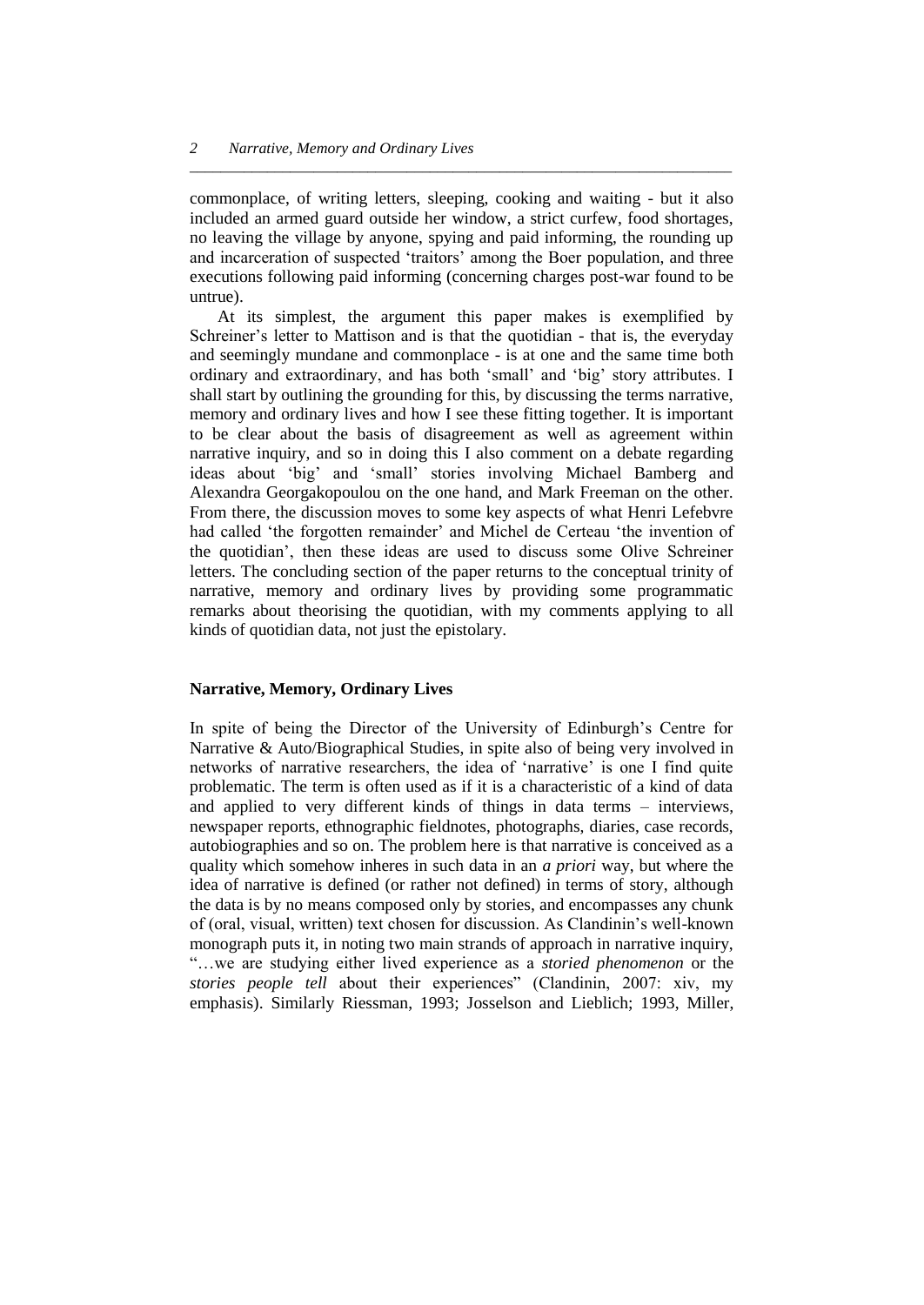2000; Clandidin and Connelly, 2000; and Riessman, 2008, all deservedly well thought of texts, also collapse what is narrative into story.

*\_\_\_\_\_\_\_\_\_\_\_\_\_\_\_\_\_\_\_\_\_\_\_\_\_\_\_\_\_\_\_\_\_\_\_\_\_\_\_\_\_\_\_\_\_\_\_\_\_\_\_\_\_\_\_\_\_\_\_\_\_\_\_\_\_\_\_\_\_\_*

I have no such problem with the concept of story, which is well-defined, delineated and refers to specified structural elements as well as specific aspects of content. The focus in my own work (cf. Stanley, 2006a, 2006b, 2008; Stanley and Dampier, 2006a; Dampier and Stanley, 2008b; Stanley and Temple, 2008) has been on stories that are told, orally, visually, materially, while the term narrative for me makes most sense as a way of thinking about what researchers do, as the analysis we make. And so rather than using narrative to signify some presumed characteristic of data, I use narrative inquiry or narrative analysis to characterise my approach, while the analytical product of this, the researcher's story if you like, is the meta-narrative.

Memory involves three interconnected ideas: what passes for memory of the past is produced through present-time memory practices and is a social construction of 'then' from the viewpoint of a succession of 'nows'. The concept of collective memory, in spite of Halbwachs' (1992) post-Durkheimian credentials, rests upon untenable foundations because it inadequately recognises the absence of the actually collective and the presence of sectional and political claims about this. Also, analytically, memory-claims cannot adequately be understood unless and until what has been vanished, what has been forgotten or sometimes deliberately airbrushed out, has been recognised, explored and theorised as an essential component of memorymaking. What these ideas add up to is that the processes of memory-making are, as I have argued elsewhere, best seen in post – slash – memory terms:

"... the analytical idea of post/memory is used to explore how 'memory' was shaped and associated with 'the history' of those events... how this 'history after the fact' gained currency – and also what was forgotten in the process..." and "... the ways in which 'now' (indeed, a succession of 'nows') have remade 'then', a past not available in any direct sense to memory, understandings about which have been shaped by the perspectives and understandings of the present (or rather, a succession of presents)…" (Stanley, 2006: 5, 14)

Post / memory in this book, *Mourning Becomes…*, is theorised as the exploration of how 'memory' was shaped and associated with 'the history' of past events, how this 'history after the fact' gained currency, what was forgotten and how, and the ways in which 'then' is remade in the present ‗now', a construction of the past shaped by present-time perspectives and understandings. It also traces out in detail the over time and space chronotopic practices involved, practices which are typically mundane and commonplace, such as telling stories to children, saving some mementoes of times gone by but losing others, commenting to other people about past events in yet more stories; and it also involves the related activities of researching the past by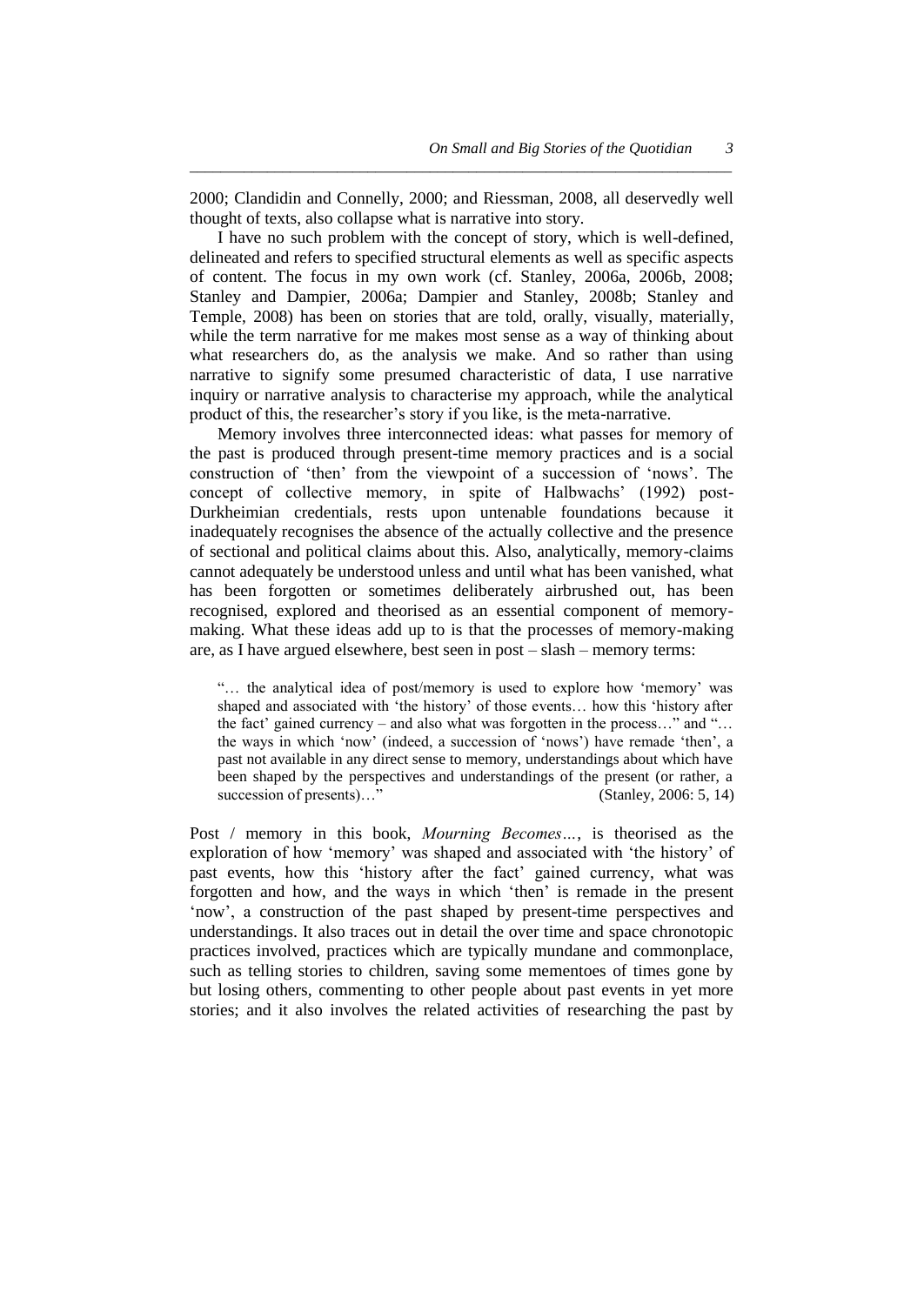collecting such stories and using these to shape how the past is depicted in research accounts. The analysis of post/memory is thoroughly engaged with the stories that are told about the past and the over-time changing circumstances of their telling. It takes into account that 'moment of writing' sources (Stanley and Dampier, 2006a, 2006b; Dampier and Stanley, 2008b), such as letters, often provide a rather different, although of course not unmediated, account of such matters compared with those written after the event. And it also engages with the analytical importance of 'the moment of writing' in a way that disassociates it, and the quotidian more generally, from any unproblematicallyreferential connotations.

*\_\_\_\_\_\_\_\_\_\_\_\_\_\_\_\_\_\_\_\_\_\_\_\_\_\_\_\_\_\_\_\_\_\_\_\_\_\_\_\_\_\_\_\_\_\_\_\_\_\_\_\_\_\_\_\_\_\_\_\_\_\_\_\_\_\_\_\_\_\_*

There are obviously many roads to Rome and to having 'ordinary lives' interests and perspectives from within a narrative inquiry approach. My own is paved by familiar names from sociological phenomenology, hermeneutics and interactionism, such as Dilthey, Schutz, WI Thomas, Mead, Goffman, Ricoeur, and also by feminist inquiries made in a similar methodological and analytical voice, including the work of Carolyn Steedman from social history and Dorothy Smith from sociology; it adds up to an academic cultural politics (Stanley, 1992). Pursuing this interest in a cultural politics of the quotidian aspects of ordinary lives – that is, the everyday, commonplace and recurrent recent influences come from the work of Henri Lefebvre and Michel de Certeau.

Lefebrve (2008, 2002, 2005), in particular in the first two volumes of his *Critique of Everyday Life*, has produced some interesting ideas about the construction of culture in a large as well as small 'p' political context, and also argued that research should be a fieldwork against the grain, including against the grain of the academic disciplines, which are fully implicated in the hierarchies and orthodoxies of ruling relations. The basis although not the end of this fieldwork against the grain for Lefebvre should be what he calls 'inventorising', that is, attending to and delineating the properties and processes of the everyday, as a kind of a politically-informed phenomenology. For Lefebvre this is the 'infra-ordinary', the things that are so commonplace and recurrent that, like breathing, we hardly notice them; and he sees it as the ‗forgotten remainder', because it lay in his time, and it still lies now, largely outside of what the academic disciplines concern themselves with.

Certeau's (1984) *L"invention du quotidian* (a title which more accurately indicates its concerns than the English *The Practice of Everyday Life*) and (1988) *The Writing of History* deal with the quotidian and the practices by which the seemingly unnameable and unthinkable are in fact routinely named in various ‗making real' activities, ‗making real' by producing silences, ruptures and break-downs as well as facts and certainties – that is, the social order, life as we know it. It is these micro-technologies of producing social order and social change that point up Certeau's realisation of the huge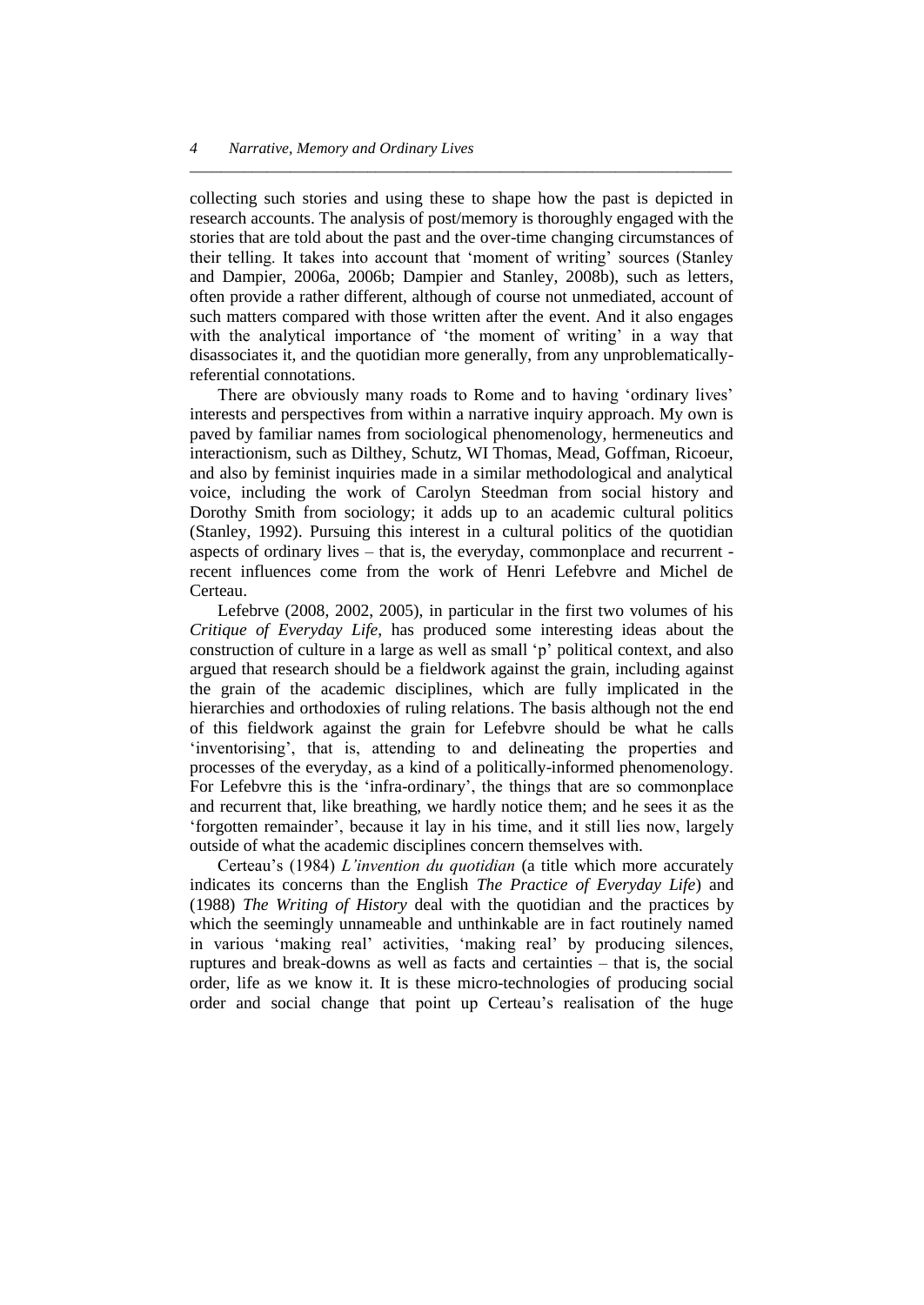*5*

endeavour that goes into the invention, the making, of the quotidian, which is absolutely not ‗just there' but rather repeatedly made and re-made. Also, the quotidian and that vast project of making the social includes what Certeau calls the writing of history and the archive – the making of disciplinarity and its disciplining practices, its ordering of objects and persons, its specification and regulation of practices. Disciplines for Certeau are caste groups: their membership is closely controlled through multiple levels of gate-keeping, including their tight specification of out/inside, the massive weight of regulation, and the definition of acceptable knowledge as tiny incremental shifts in the already known.

*\_\_\_\_\_\_\_\_\_\_\_\_\_\_\_\_\_\_\_\_\_\_\_\_\_\_\_\_\_\_\_\_\_\_\_\_\_\_\_\_\_\_\_\_\_\_\_\_\_\_\_\_\_\_\_\_\_\_\_\_\_\_\_\_\_\_\_\_\_\_*

There are important interconnected points from these ideas which should guide narrative inquiry thinking about the everyday, the quotidian and its ordinary and extraordinary recurrences. Firstly and foundationally, the vast quotidian is successively re-made, with attention to 'now' and the moment of telling or writing opening up an analytical perspective on this. This is the ‗forgotten remainder' for even (most) everyday life approaches, not just more mainstream ones and, secondly, it has to be remembered, and so fieldwork should inventorise the 'forgotten remainder' as the necessary basis of conceptualising and theorising ordinary lives and the everyday. And thirdly, inventorising the 'forgotten remainder' runs subversively beneath, as well as against the grain of, disciplining and regulating of the already known, and contributes to a cultural politics; consequently these ideas challenge narrative inquiry to 'put up or shut up', that is, to engage in a meaningful way with everyday life and its inventorising.

# **Big Stories, Small Stories and Some Epistolary Examples of the In-Between**

In a number of sole and joint authored publications, including one given at the 2005 Narrative & Memory annual conference, Michael Bamberg with Alexandra Georgakopoulou and others (e.g. Bamber, 2006a, 2006b; Georgakopoulou, 2006) has critiqued so-called 'big stories' in narrative research and counter-posed the idea of so-called ‗small stories'. And, *contra* this, Mark Freeman (2006) has bitten back in defence of ‗big stories' around the idea that these are 'life "on holiday"', arguing that the reflectiveness thereby enabled is helpful in research terms. The debate between Bamberg et al. and Freeman about 'big' and 'small' stories provides a useful way into thinking about the quotidian aspects of ordinary lives and the ‗forgotten remainder', in particular by considering whether and to what extent notions of ‗big' and ‗small' are helpful in thinking about and researching the quotidian. Table 1 summarises the main areas of contention, but it also indicates large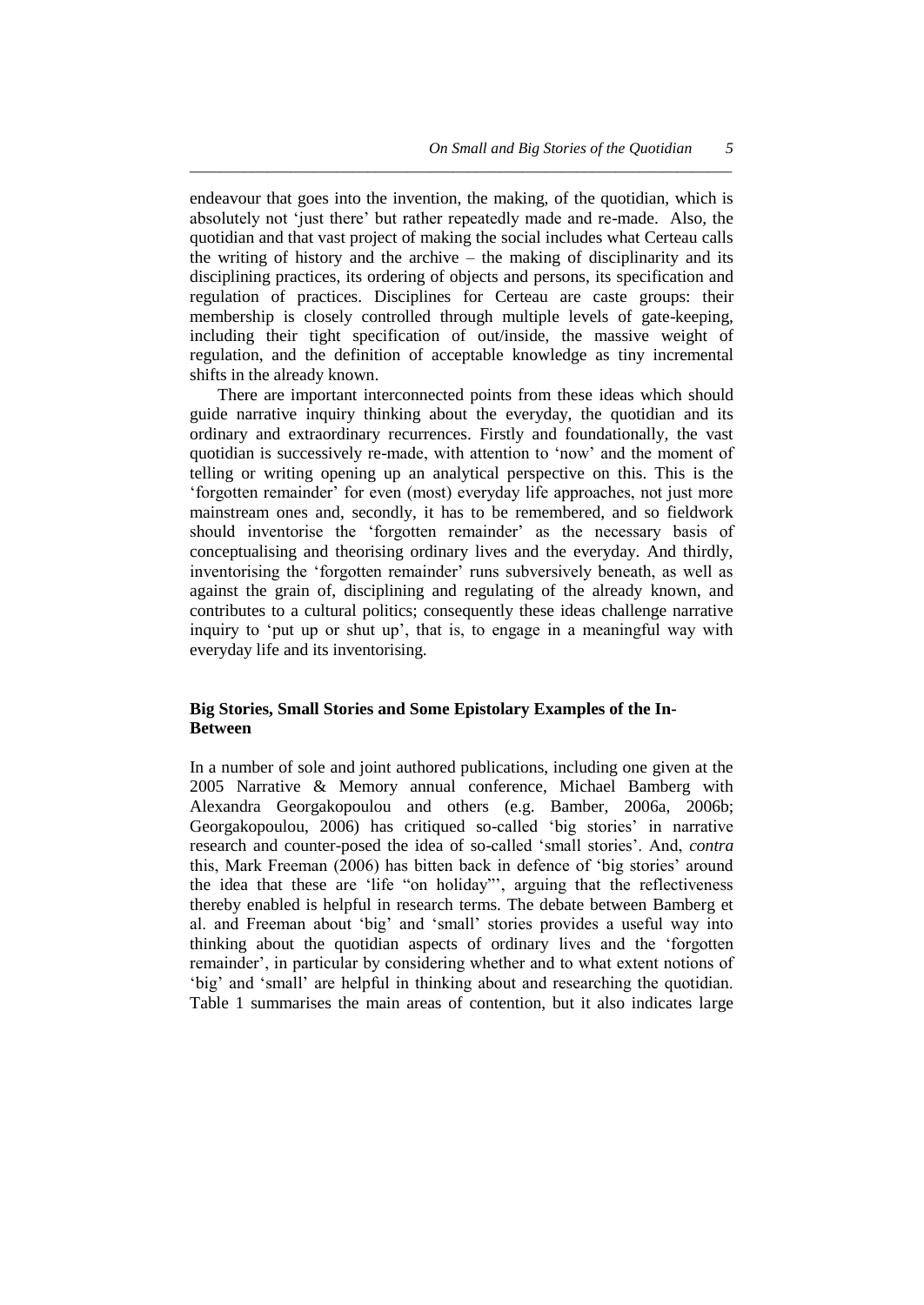agreement from both the Bamberg and the Freeman sides of the debate as to what 'big' and 'small' stories are.<sup>2</sup> What is agreed by both includes that reflection is valuable and helps tie together past events and circumstances in a moral retrospect in which self engages in a distanced more accounting practice, and that the moment of telling (or writing, or making, or….) is concerned with the 'now', with the present, the recent past and the projected near future and is immersed in immediacies.

*\_\_\_\_\_\_\_\_\_\_\_\_\_\_\_\_\_\_\_\_\_\_\_\_\_\_\_\_\_\_\_\_\_\_\_\_\_\_\_\_\_\_\_\_\_\_\_\_\_\_\_\_\_\_\_\_\_\_\_\_\_\_\_\_\_\_\_\_\_\_*

Bamberg's critique of the 'big' specifies various attributes which he finds unacceptable. These include that 'big stories' are occasioned by an 'outside' often organisational or institutional – elicitation process; they tend to be focused on particular topics and themes; they provide non-immediate background; they consciously fit their thematic parts to a wider whole; and they are largely if not entirely referential in their assumptions. Interestingly, these are attributes which Freeman in fact accepts, but, *contra* Bamberg, finds laudable in research terms. Also, Georgakopoulou's delineation of 'small stories' builds on Bamberg's thinking to emphasise features which she proposes are the antithesis of big story characteristics, including that ‗small stories' *are*, as well as being concerned with, multiplicities, fragmentations and contingencies; and that they are not just telling (or writing, materialities and so on) but social practices in their own right.

Present readers will have got the point: both sides agree as to the binary relationship existing between 'big stories' and 'small stories' and that these are fundamentally different from each other, and what is at issue is their evaluation of reflection and its relationship to research. But I disagree with both of them. Their debate about 'small and big stories' has been conducted abstractly and the ‗forgotten remainder' very much forgotten. This is because a detailed consideration of the infra-ordinary ‗forgotten remainder' demonstrates that there is actually *not* a binary relationship between big and small stories – there is no fundamental difference between them, but rather complex overlaps and inter-dependencies to the extent that they are part of each other, rather than complement each other as Freeman suggests.

Considering some research data will help gain purchase on these ideas. The data to be discussed is from my ongoing research, concerned with researching, analysing and also publishing in full Olive Schreiner's letters.<sup>3</sup> There were approximately 20-25,000 letters extant at Schreiner's death, many of which were subsequently destroyed. Some 5-6,000 Schreiner letters are now extant and are to be found on three continents, in some thirteen major archives and spread between around eighty significant collections. Some of the concerns that Schreiner's letters deal with involve colonialism under transition in the Cape, feminism and socialism in London, prostitution and her analysis of it, her analysis of 'race' and capital, imperialism 'on the ground', Rhodes' Chartered Company, the Jameson Raid, the South African War 1899-1902,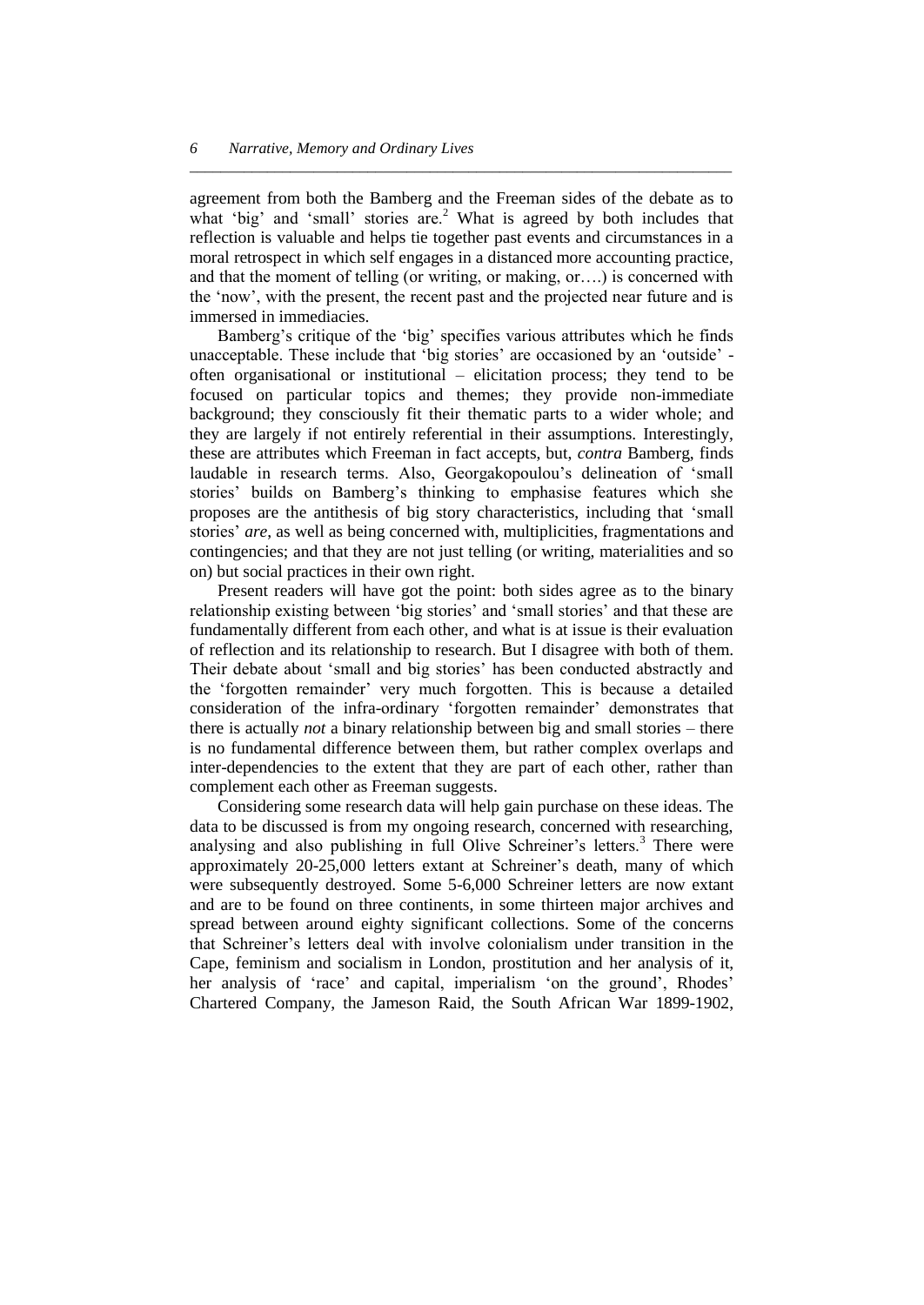# **Table 1**

| 'BIG STORIES'                                                                                                                                                                                                                 | 'SMALL STORIES'                                                                                                                                                                                                                                    | <b>SOURCE</b>                                                    |
|-------------------------------------------------------------------------------------------------------------------------------------------------------------------------------------------------------------------------------|----------------------------------------------------------------------------------------------------------------------------------------------------------------------------------------------------------------------------------------------------|------------------------------------------------------------------|
| Narratives $=$ about<br>something outside the<br>direct telling                                                                                                                                                               | Narratives $=$ between<br>people in the moment of<br>telling                                                                                                                                                                                       | Bamberg, 2006a;<br>Freeman, 2006                                 |
| Elicited & reflective,<br>memory $\&$ the past, non-<br>immediate                                                                                                                                                             | Everyday practices, of<br>the time, now & the near<br>future [the present<br>moment taken as though<br>'the Real']                                                                                                                                 | Freeman, 2006;<br>Bamberg, 2006a,<br>2006b [minus 'the<br>Real'] |
| Occasioned, life stories<br>٠<br>& autobiography<br>Tie together aspects of<br>٠<br>the past<br>An accounting practice<br>٠<br>as a moral retrospect                                                                          | Short $&$ in passing<br>٠<br>Of & about the<br>$\blacksquare$<br>moment<br>Mundane, everyday<br>Ξ<br>& highly<br>performative                                                                                                                      | Bamberg, 2006b                                                   |
| Density of focus<br>٠<br>Detailed background<br>٠<br>Fits thematic parts to a<br>٠<br>wider whole<br>Organisational or<br>٠<br><b>Institutional basis</b><br>Fits thematic parts to a<br>٠<br>wider whole<br>Referential<br>٠ |                                                                                                                                                                                                                                                    | Bamberg, 2006b                                                   |
|                                                                                                                                                                                                                               | Multiplicities,<br>$\blacksquare$<br>fragmentations &<br>contingencies<br>Social practices &<br>talk-in-action<br>About the now $&$<br>$\blacksquare$<br>the recent<br>About the projected<br>Ξ<br>near future<br>Includes refusals &<br>deferrals | Georgakopoulou,<br>2006                                          |

*\_\_\_\_\_\_\_\_\_\_\_\_\_\_\_\_\_\_\_\_\_\_\_\_\_\_\_\_\_\_\_\_\_\_\_\_\_\_\_\_\_\_\_\_\_\_\_\_\_\_\_\_\_\_\_\_\_\_\_\_\_\_\_\_\_\_\_\_\_\_*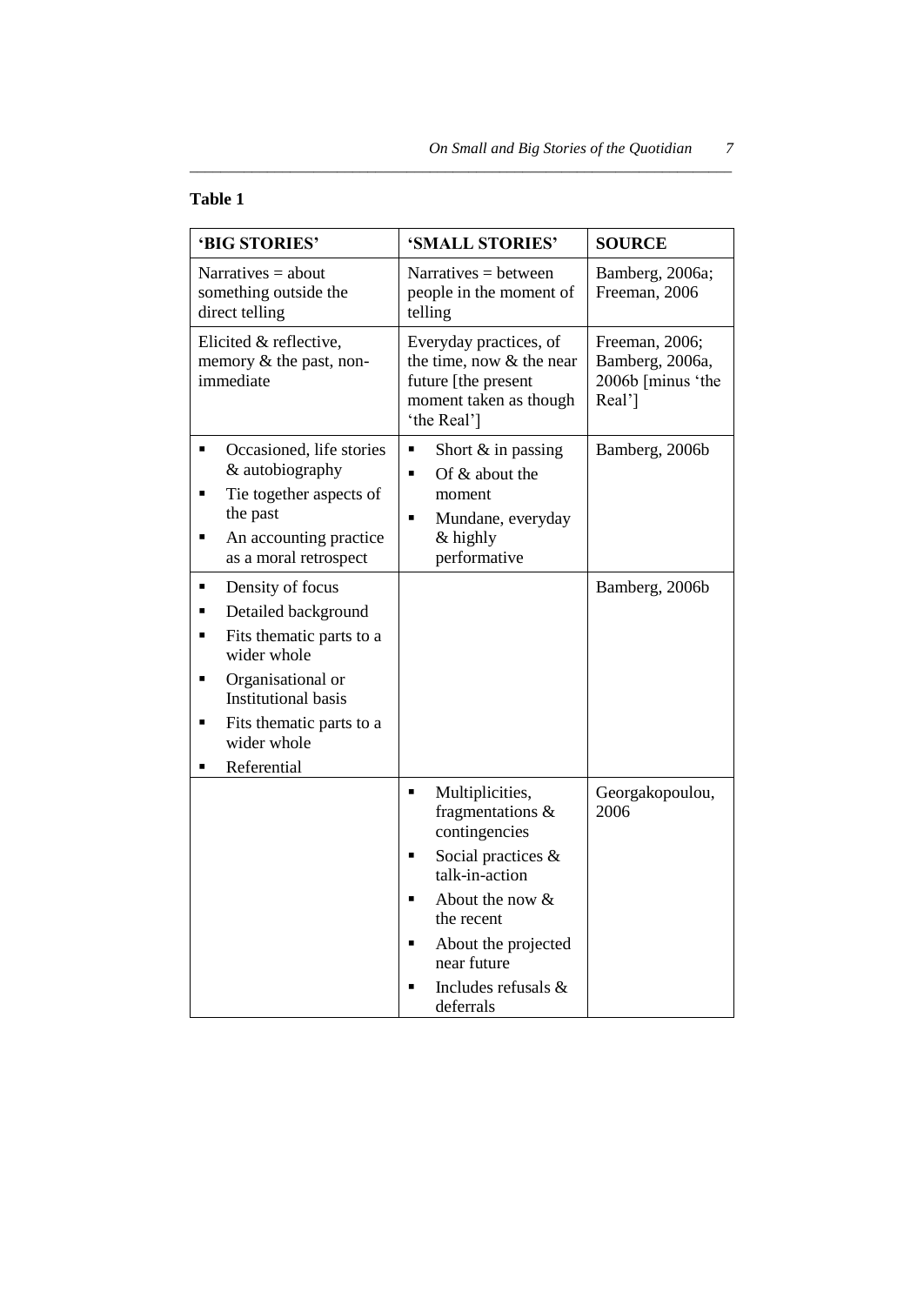women's relief organisations and the concentration camps of this war, international perspectives on women's franchise campaigns, labour issues the the Union rather than federation of South Africa, international feminist networks, pacifism and war economies, and political and economic changes in South Africa after the Great War (Stanley, 2002).

*\_\_\_\_\_\_\_\_\_\_\_\_\_\_\_\_\_\_\_\_\_\_\_\_\_\_\_\_\_\_\_\_\_\_\_\_\_\_\_\_\_\_\_\_\_\_\_\_\_\_\_\_\_\_\_\_\_\_\_\_\_\_\_\_\_\_\_\_\_\_*

Analysing and theorising the Schreiner letters takes place in the context of ideas about 'the epistolarium' (Stanley, 2004; Jolly and Stanley, 2005; Stanley, 2010). Amongst other things, the concept of the epistolarium is concerned with the quotidian aspects of epistolary exchanges. Letters, like birthday and other cards, postcards, email and text - all aspects of epistolarity - are sometimes one-off pieces of writing between strangers or people who never meet, more often represent one moment in a series of exchanges which combine the epistolary and the face-to-face. *Contra* much current theory, rather than being predicated upon separation, epistolary exchanges are concerned with sustaining the fabric of social relations and maintaining the everyday and face-to-face – many, perhaps even most, letters, email, text and so on are exchanged between people not separated in more than a transitory brief way. Letters and other epistolary forms, seemingly private exchanges, multiply traverse the borders between public and private kinds of exchange, sometimes in one single letter. In addition, they make multiple use of public materialities (postal services, addresses, phones, computers, telecommunications infrastructure) and social conventions (modes of address, appropriate rhetorical forms) to seal private encounters, and they routinely pass on third party information in the form of ‗she said, he wrote', including by passing on letters and other epistolary texts. Their exchanges involve seriality – their 'one after another' aspect – and also reciprocity, because the writer becomes the addressee and then the writer again, while the addressee becomes the writer and then the addressee again. And deferral, interruption and cessation are seen as morally accountable, because ordinarily they are viewed as signifying something about the social relationship of the parties concerned, that is, to mean more than just a failure to reply 'on time'.

Taking such things into account, it is clear the system of epistolary exchanges is vast, mundane, recurrent, and involving epistolary networks overlapping and interconnecting with many other kinds of social networks and exchanges. Within this much, most, of the constitutive exchanges involved are commonplace, routine, repeated, with the extraordinary forming interesting breeches within it, both part of and departures from ordinary life. The epistolarium is, indeed, structured by the hallmarks of the quotidian, the ‗forgotten remainder' than is ordinary life, and thus my use of to epistolary data in exploring the big story and small story comments of Bamberg, Freeman and others.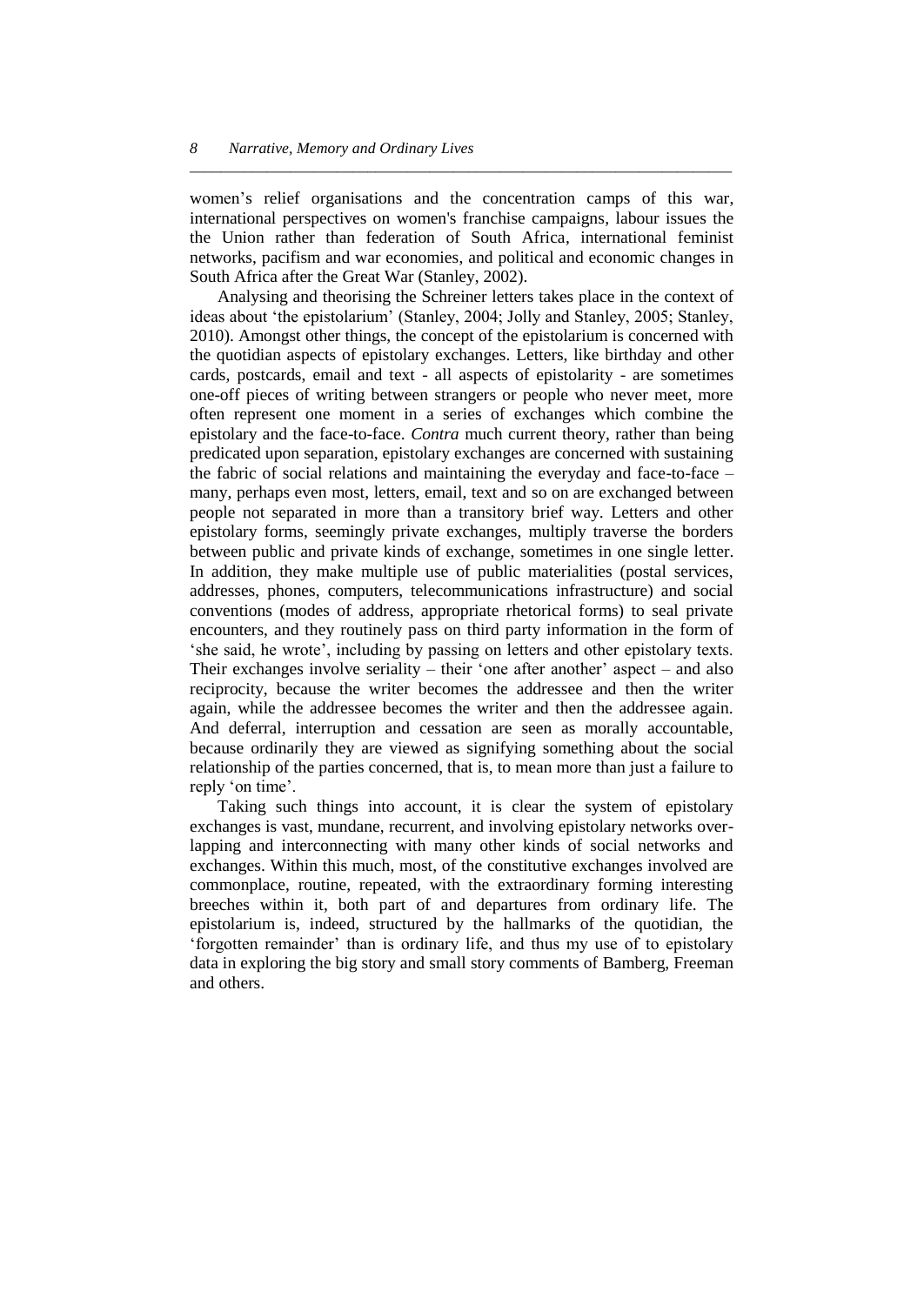*9*

So, which Schreiner letters from the c6000 have been selected for discussion here and why? For Michael Bamberg, one of the definitional criteria of ‗small stories' is that they are short and made in passing; consequently the following discussion focuses on collections of Schreiner letters where there are very small numbers of letters, using this as a proxy for people with whom Schreiner did not 'correspond', but sent letters to on an *ad hoc*, contingent and occasional basis. Most of the archived collections of Schreiner's letters are large, ranging from twenties and thirties of letters to hundreds and involve what were originally lively correspondences between her and these addressees. However, there are twenty-one Schreiner collections thus far transcribed which contain only one or two letters. Small collections 1, 5, 10, 15 and 20 were selected from the project list of these, as cases to discuss. The Nourse small collection was also selected because it is in the Cullen archive, which has major holdings of Schreiner letters. In addition, there are three Schreiner collections with just three letters in them, shown at the end of the list in Table 2, in collections in the British Library, UCT Cape Town and the Cory Library in South Africa. The largest holdings of Schreiner letters by far are at UCT, and so its Duncan small collection was included in the sample. The Mattison small collection from the Cory Library, was then selected as the final case because, although there are (and seem to have been) very few Schreiner letters to Mattison, he was someone she saw as a friend, and so these three letters act as a useful comparison with the more formal letters in the rest of these 'small collections. This results in the sample cases shown in Table 2 and involves thirty-eight ‗small collections' letters in total. The whole sample of thirty-eight is first discussed in general terms, and then the text of a letter from each of the selected cases of small collections, eight letters, is provided and discussed in some detail.

*\_\_\_\_\_\_\_\_\_\_\_\_\_\_\_\_\_\_\_\_\_\_\_\_\_\_\_\_\_\_\_\_\_\_\_\_\_\_\_\_\_\_\_\_\_\_\_\_\_\_\_\_\_\_\_\_\_\_\_\_\_\_\_\_\_\_\_\_\_\_*

Some general points about the thirty-eight 'small collections' letters are as follows. These letters were written by Schreiner to very different kinds of people with very different relationships with her. They assume an inter/national mail service, more or less certain delivery, constancy of address, the certainty of reply or some other appropriate response, particular conventions of address, appropriate content for the named recipient, and signature. Overall, these letters are also marked either by sequence (a continuing correspondence of which the particular letter is a part) or connection in the form of a face-to-face relationship, or an ongoing formal relationship, as with a publisher. Some more specific points regarding their 'small' and 'big' story aspects are as follows.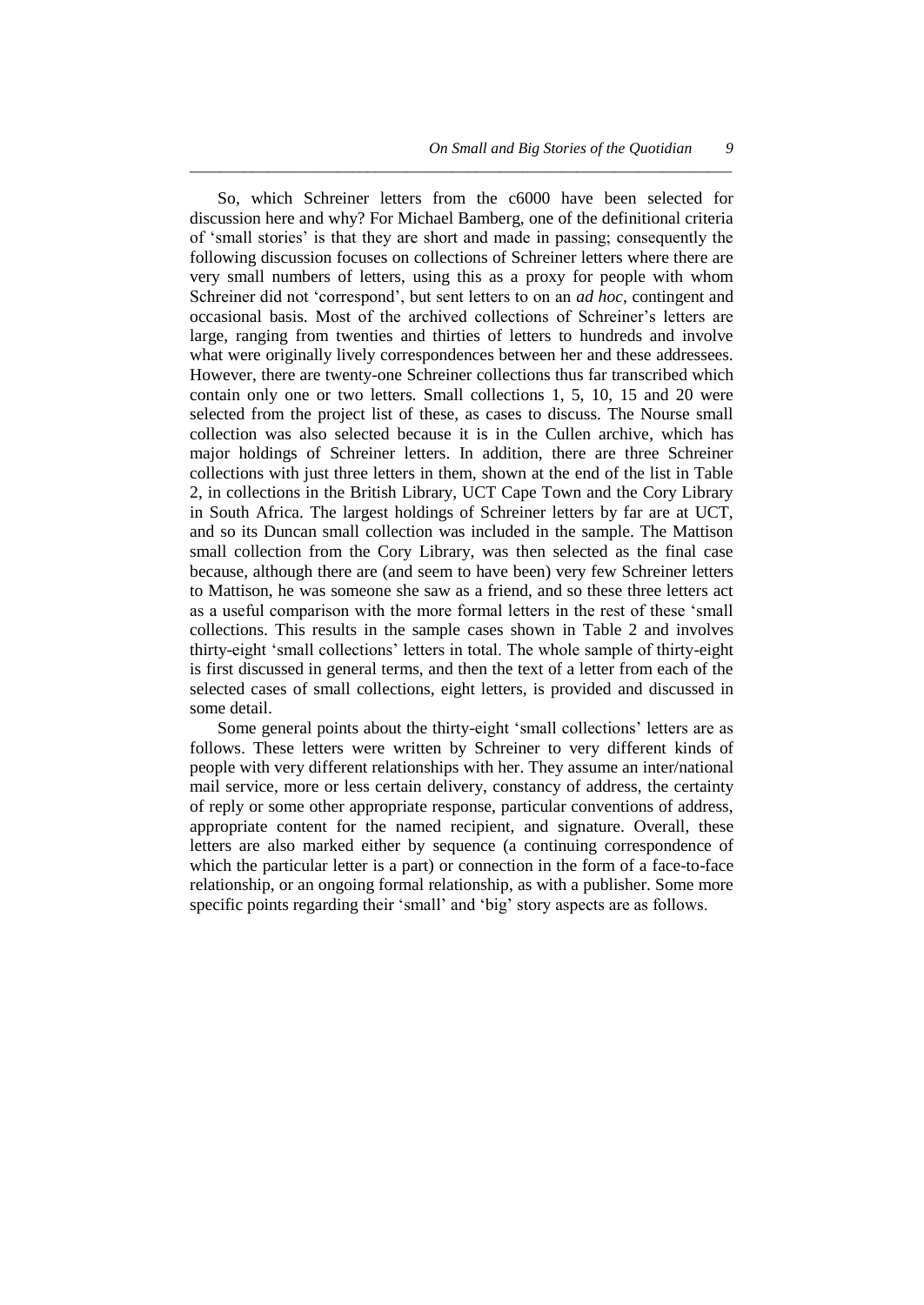| <b>COLLECTION</b>                                                                         | <b>NUMBER</b><br>OF<br><b>LETTERS</b> | <b>SAMPLE</b><br><b>LETTER</b> |
|-------------------------------------------------------------------------------------------|---------------------------------------|--------------------------------|
| Mark Samuels Lasner, Delaware<br>Dear Sir, Librarian, Dear Mr Chapman, Dear<br>Mrs Graham | 4                                     | Dear Sir                       |
| Kitchener NELM Grahamstown                                                                | 1                                     |                                |
| Lily Bolus NELM Grahamstown                                                               | 1                                     |                                |
| <b>Boonzier NELM Grahamstown</b>                                                          | 1                                     |                                |
| Mrs Goosen NELM Grahamstown                                                               | 1                                     | Dear Mrs Goosen                |
| A publisher NELM Grahamstown                                                              | 1                                     |                                |
| Miss Battie (Nourse), Cullen                                                              | 1                                     | Dear Miss Battie               |
| Jan Hofmeyr, Cullen                                                                       | 1                                     |                                |
| James Mackenzie, Cullen                                                                   | 1                                     |                                |
| Dorothy von Moltke, NLSA                                                                  | 1                                     | Dear Dorothy                   |
| James Mackenzie (Ethel Friedlander), UCT                                                  | $\mathfrak{D}$                        |                                |
| Brown (Molly Dick), UCT                                                                   | $\overline{c}$                        |                                |
| Mrs De Villiers, UCT                                                                      | $\overline{2}$                        |                                |
| Emilia Dilke, British Library                                                             | 1                                     |                                |
| WH Dirks, British Library                                                                 | 2                                     | Dear Mr Dirks                  |
| Wilson Barrett, HRC Texas                                                                 | 1                                     |                                |
| Oscar Wilde, HRC Texas                                                                    | 1                                     |                                |
| Arthur Symons, HRC Texas                                                                  | 1                                     |                                |
| Richard Garnett, HRC Texas                                                                | 1                                     |                                |
| Frank Harris, HRC Texas                                                                   | $\overline{2}$                        | Dear Mr Harris                 |
| Frank Padmore, HRC Texas                                                                  | $\mathbf{1}$                          |                                |
| Patrick Duncan, UCT                                                                       | 3                                     | Dear Mr Duncan                 |
| Ernest Rhys, British Library                                                              | 3                                     |                                |
| Alfred Mattison, Cory Rhodes                                                              | 3                                     | Dear Mat                       |
| <b>TOTAL</b>                                                                              | 38                                    | 8                              |

# **Table 2 Schreiner 'Small Collections' of Letters**

*\_\_\_\_\_\_\_\_\_\_\_\_\_\_\_\_\_\_\_\_\_\_\_\_\_\_\_\_\_\_\_\_\_\_\_\_\_\_\_\_\_\_\_\_\_\_\_\_\_\_\_\_\_\_\_\_\_\_\_\_\_\_\_\_\_\_\_\_\_\_*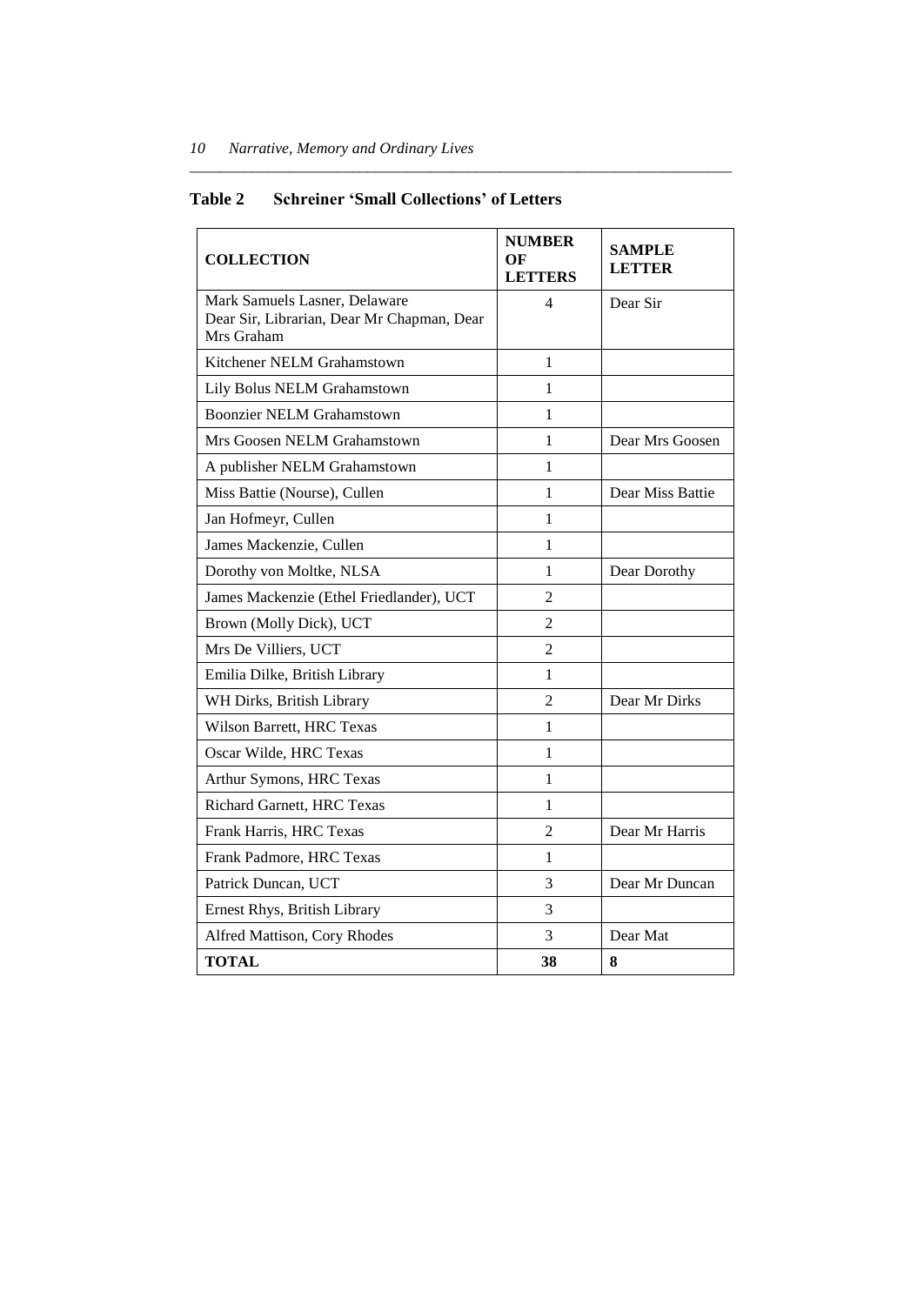Firstly, each of the letters in these collections is a 'small story' in its own right; it stands as a contingent and boundaried 'social action' and is complete in itself. These letters are in passing and of the moment, and they are performative in the moment that they are of: they 'do things' and this is their purpose. They are in fact a patchwork of disconnected 'now' moments of writing characterised by multiplicities, fragmentations and contingencies, and they exemplify quotidian social practices and action. Secondly, at the same time these letters also signal links with other 'small stories' (both in and out of Schreiner's letters) – they are demonstrably part of a much bigger seriality and sequence which encompasses both epistolary engagement and also the face-toface, with their invocation of prior letters, earlier meetings, and possible near future ones as well. Thirdly, all of these 'small stories' are part of (rather than connected to) 'big stories' and these 'big stories' are part of and do not exist without the 'small stories'. Their' big story' allusions and references include, in just the eight letters to be discussed later, developments in and the massification of publishing the late nineteenth century, changes to the gender order, the rise of the women's suffrage movement, changing international divisions of labour, the outbreak and conduct of wars, the rise of the 'New Woman', networks of feminist and socialist radicals, and Schreiner's analysis of imperialism in southern Africa. They also have clear 'big story' structural features as well as the 'small story' content ones outlined above, including that they are occasioned and elicited, they tie together seemingly disparate things, they have dense focus and attend to background relevancies, and they imply or explicitly make strong referential claims.

*\_\_\_\_\_\_\_\_\_\_\_\_\_\_\_\_\_\_\_\_\_\_\_\_\_\_\_\_\_\_\_\_\_\_\_\_\_\_\_\_\_\_\_\_\_\_\_\_\_\_\_\_\_\_\_\_\_\_\_\_\_\_\_\_\_\_\_\_\_\_*

These linked sets of comments are grounded in an iterative reading and rereading of the letters in question against the backcloth of Schreiner's extant letters more generally. I now focus on eight letters in particular so as to show, as well as discuss, interesting features of their 'big story' and 'small story' aspects.

Roseneath Harpenden Herts July 6 1888 Dear Sir, I enclose an envelop [sic] which I forgot to send when sending the short allegory some time ago. Would you kindly return it at once if you do not find it suitable as I wish to send it elsewhere. Yours faithfully

Olive Schreiner

[OS to a publisher (possibly WT Stead or Oscar Wilde), MSL Delaware]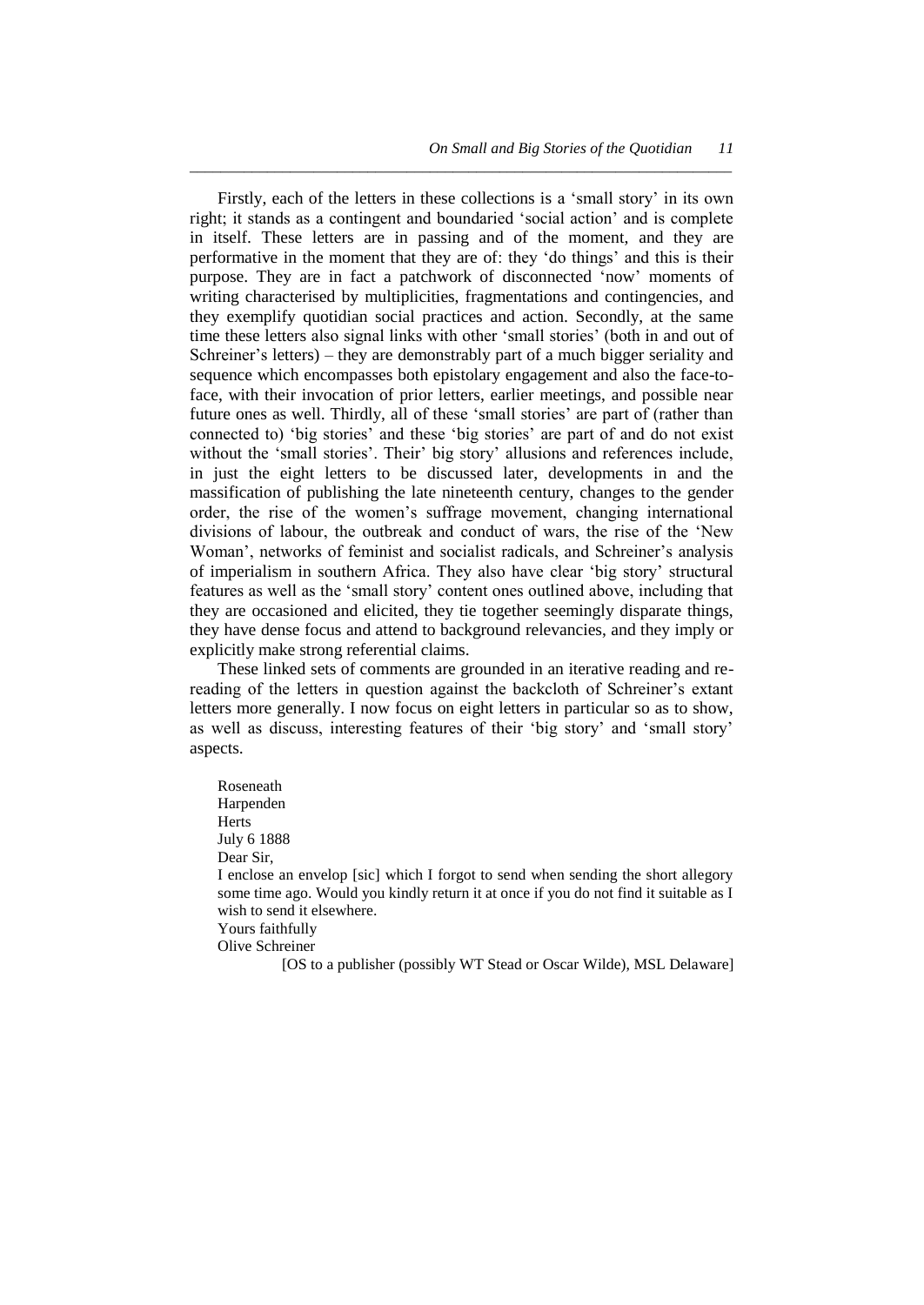This letter by Olive Schreiner comes from the Mark Samuels Lasner Collection at the University of Deleware, a collection only in a very loose sense because containing four completely unconnected letters. This particular letter, the second in the collection, is dated 6 July 1888 and is short, formal, rather anonymous, seemingly fragmentary. It is, however, also clearly part of a sequence of contacts between Schreiner and the addressee – they have either exchanged letters or had a face-to-face meeting prior to it being written. Equally clearly, the letter is highly performative – Schreiner wants her allegory back, so as to secure its publication elsewhere, and this is made quite clear. There is a strong 'small story' feel to this letter, then, around an unfolding sequence of exchanges involving Schreiner as a professional writer and the addressee, 'Dear Sir', who is a publisher or editor. It also has 'big story' aspects too. The letter has been occasioned by events external to the letter concerning non-publication of the allegory; it joins together aspects of the past and the sequence of contacts between the writer and the addressee; it involves a strong moral accounting on Schreiner's part encapsulated in her 'some time ago' pointed comment. And in doing these things, it fits one seemingly small thing (non-publication and also non-return of the allegory in question) to a larger whole, one which concerns Schreiner's publication plans and, by implication, her public fame as a 'New Woman' writer. It is also by implication (and is intended to be) highly referential: there is a piece of writing being sat on by the addressee, it is to be returned to Schreiner.

*\_\_\_\_\_\_\_\_\_\_\_\_\_\_\_\_\_\_\_\_\_\_\_\_\_\_\_\_\_\_\_\_\_\_\_\_\_\_\_\_\_\_\_\_\_\_\_\_\_\_\_\_\_\_\_\_\_\_\_\_\_\_\_\_\_\_\_\_\_\_*

De Aar May 14<sup>th</sup> 1909 My dear Mrs Goosen My friend Mrs Haldane Murray has just written to tell me how hard you are working for us at Cathcart. This to hold out the hand of friendship to you. I know how difficult it is to start a new thing in an up-country town, but once started,  $\&$ when our women really understand the the great good, not only to themselves, but to men & all the nation, the freedom of women will bring, I believe our South African women will be even more earnest & successful than others. I am sending you a little paper by her husband who is strongly in favour of women's getting the vote.

Yours very sincerely & wishing you all success[.] Olive Schreiner

#### [OS to Mrs Goosen, NELM 87.17.2/1]

Schreiner's letter of 14 May 1909 to Mrs Goosen (about whom nothing more is known than appears here) transcribed here is archived in the National English Literary Museum collections in Grahamstown, South Africa; there is one letter only in this particular collection. Its content suggests there had been no prior contact, whether epistolary or face-to-face, between Schreiner and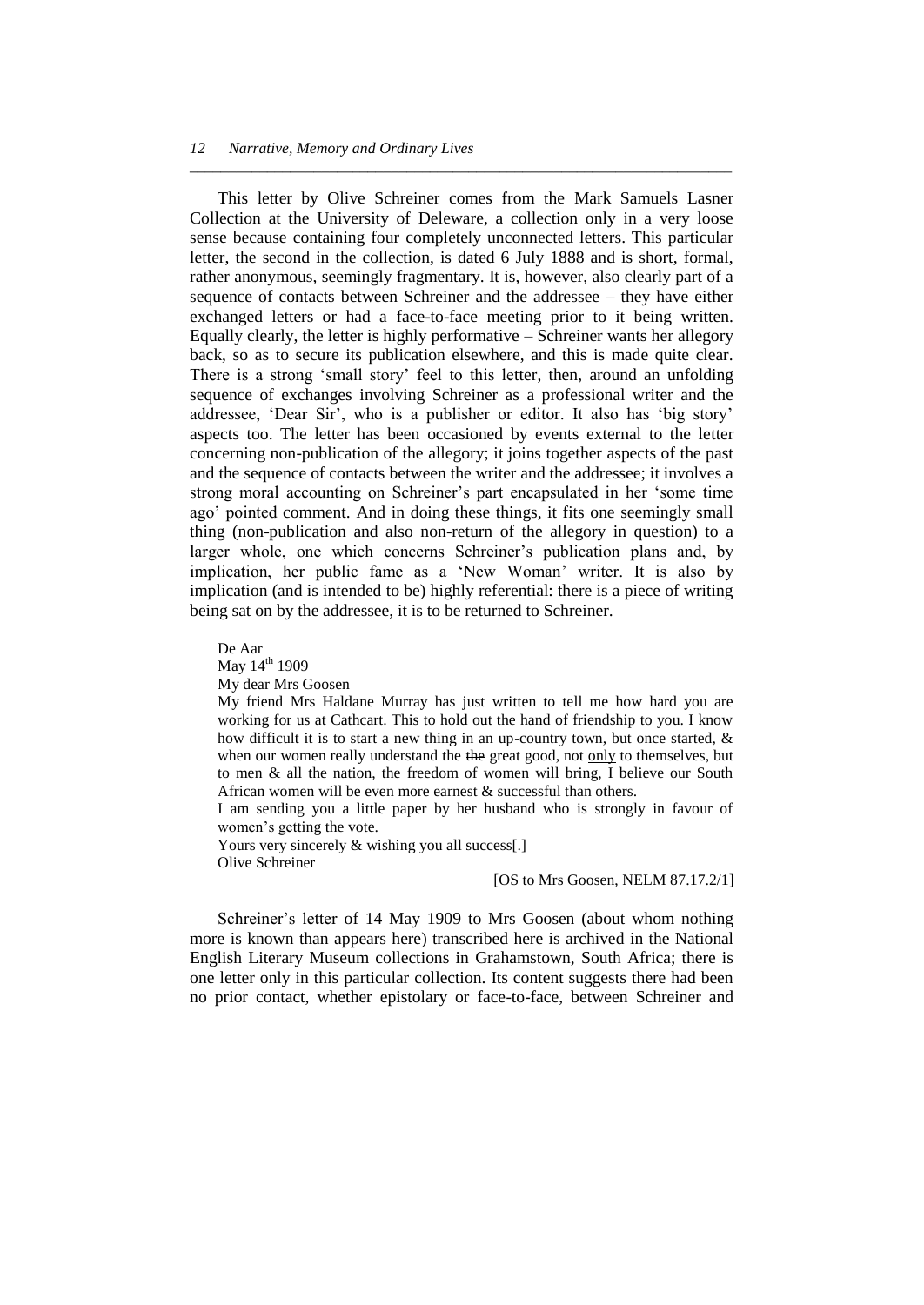Mrs Goosen. The letter is a decorticated fragment, but it is also strongly signalled as part of a sequence involving third parties, with Mrs Haldane Murray providing one link and, in the future, a publication by Mr Haldane Murray providing another. Its use of 'us' and 'our' performatively include Goosen as one of 'our women' in the women's suffrage movement. It is clearly also intended to be performative in related ways – to encourage Goosen to start the 'new thing in an up-country town', with Schreiner's gift of the 'little paper' having the same purpose. Its 'small story' aspects, then, are about encouraging Mrs Goosen's involvement in the present and the projected near future of women's rights campaigns in South Africa, by promoting her identification with the 'us' invoked and easing her movement into its collective activities. The letter to Goosen has multiple 'big story' aspects too. It is occasioned by external happenings, and it ties together people and activities 'off stage' to the letter itself, doing this around the present and the projected near future, not a past shared in common. There is a formal organisational basis of elicitation, which concerns the work of the women's suffrage groups in 1909 and, by implication Schreiner's letter is highly referential as a 'small p' political piece of writing promoting a ‗large P' political involvement on Mrs Goosen's part.

*\_\_\_\_\_\_\_\_\_\_\_\_\_\_\_\_\_\_\_\_\_\_\_\_\_\_\_\_\_\_\_\_\_\_\_\_\_\_\_\_\_\_\_\_\_\_\_\_\_\_\_\_\_\_\_\_\_\_\_\_\_\_\_\_\_\_\_\_\_\_*

Saturday

[1910]

My dear Miss Battie

I wrote to Cape Town to Miss Burgers there  $\&$  asked her what  $\wedge$ was $\wedge$  the ordinary price in Cape Town was for 1000 words if type writer carbons paper &c were given, for four copies; she sent back the enclosed wire saying about 1/3 per thousand. If you care to do some work, I shall have a little ready on Monday next. Of course you will I know not show the work to any one and unreadable regard it as strictly private. I mention this because once a young lady a very nice girl who did typing for me showed my story to half a dozen people, & said she thought it didn't matter as I was going to print it! Yours very sincerely

Olive Schreiner

[OS to Miss Battie, Cullen Henry Nourse (Miss Battie) A743/Bf3]

Schreiner's 1910 letter to Miss Battie is archived in the special collections of the William Cullen Library at the University of the Witwatersrand, Johannesburg, in a collection composed by just this one letter. Seemingly anonymous and fragmentary, in passing and of the moment, this letter is also highly performative: some typing needs to be done and Miss Battie is being lined up to do it. But also the letter is part of a sequence, involving prior contact between Schreiner and Battie before the letter was written, and which also involved Schreiner's contact with a third party, Miss Burgers; and in addition, a projected possible future contact between Schreiner and Battie may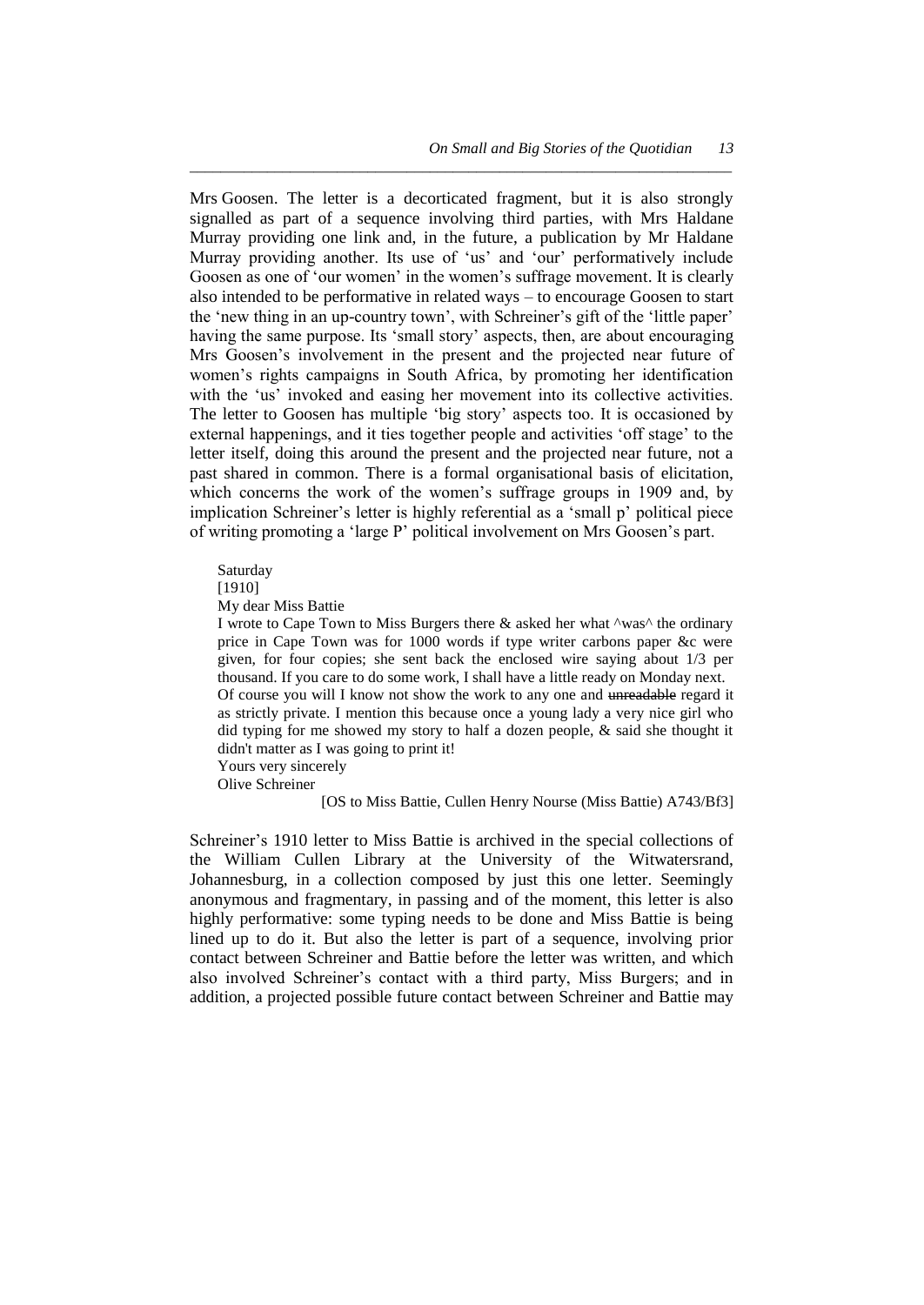occur 'on Monday next'. This letter has an unfolding 'small story' quality which is situated around these prior and projected future contacts. At the same time, it has some strong 'big story' aspects too: it involves a reflective moral accounting on Schreiner's part which concerns the newly emerging professional relationship between a (female) typist and a (female) author in which a piece of writing for publication being typed is 'strictly private'. And it is highly referential in its declared purposes, of arranging the typing and ensuring the work in question will not be showed to other people.

*\_\_\_\_\_\_\_\_\_\_\_\_\_\_\_\_\_\_\_\_\_\_\_\_\_\_\_\_\_\_\_\_\_\_\_\_\_\_\_\_\_\_\_\_\_\_\_\_\_\_\_\_\_\_\_\_\_\_\_\_\_\_\_\_\_\_\_\_\_\_*

Continental Hotel, Berlin. Tuesday [1914] Dear Dorothy,

I had a delightful journey yesterday, and came to the Continental where I have a very nice little room for 4 [space] a night. My brother is staying at the Adlon. After dinner last night he took a cab & we drove about till 11.30 seeing the wonderful sights in the streets which were crowded by thousands marching & singing patriotic songs. All Unter den Linden was one solid mass. A vast crowd sang & cheered before the Austrian Embassy, & at Bismarck's monument. It was a wonderful sight. I meant to go on to Amsterdam early this morning but was so tired that I have only now got up & am going to wait till to-morrow. I do trust there will be no war Russia can't be so mad. I feel anxious not only for yourselves but the beautiful old house at Creisau. Please send me a postcard to c/o Dr. Aletta Jacobs, Amsterdam (that is enough address) just to say if all goes well with you. I can't tell you, dear, how beautiful my little visit to you was. I wouldn't have missed it for anything. The place itself is lovely, & I liked all the dear folk, but you make it what it is a home of love.

Isn't it strange, I've never felt so well for years as during the days I was there. I suppose it is partly the smoke & heat makes this so different. But Berlin is a lovely & interesting city.

Do try  $\&$  come to London in the autumn. I don't like to think I shan't see you again. Give my friendliest greetings to your husband & thanks for all his kindness, & remember me to your mother-in-law  $&$  sister  $&$  the boys  $&$  Miss Chalmers.

Goodbye, dear child. Yours with much love

Olive Schreiner.

[OS to Dorothy von Moltke, NLSA Schreiner-Moltke MSC 26 / 2.7 /1]

Dorothy von Moltke was the daughter of one of Schreiner's closest friends, Jessie Rose Innes, and Schreiner had known her since she was a child. In the early 1900s, she married into the Von Moltke family, with her father-in-law Chief of Staff of the German High Command with a direct line of contact with the Kaiser. There is no sign that she and Schreiner ever corresponded in a longer term way – the friendship (epistolary as well as face to face) was with Jessie, not her daughter. Schreiner's letter is a one-off sort of thank you letter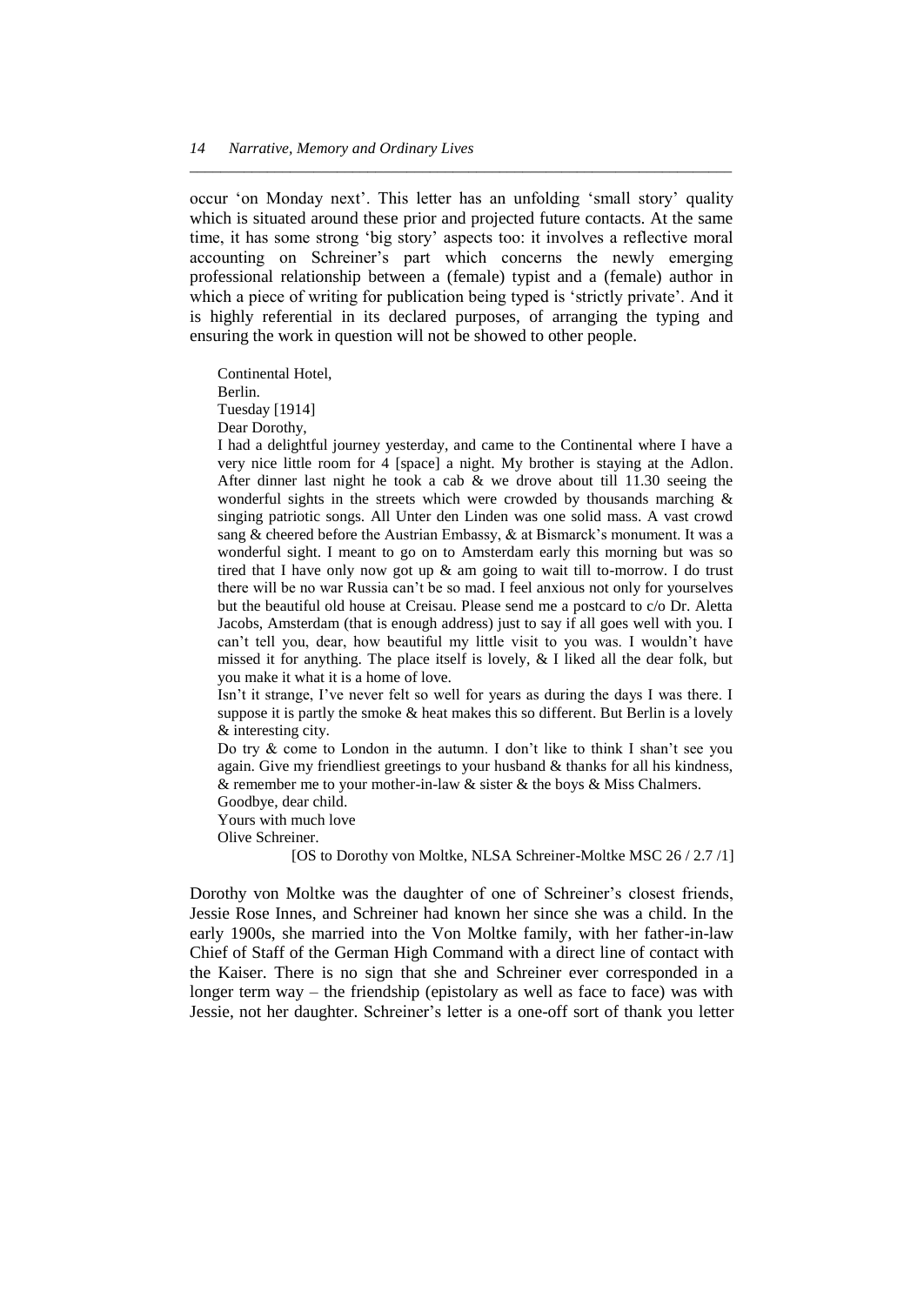after a 1914 visit, cross-cut by a sort of report on political events, as though they had been discussing such matters when Schreiner had stayed with the Von Moltkes. The letter strongly conveys that its 'moment of writing' is the immediacy of the events Schreiner witnessed unfolding around an increasingly possible war between the Great Powers. On one level even more immediately concerned with Schreiner's evocation of 'the wonderful sights in the streets' and the 'vast crowd', on another her letter conveys by implication what such scenes of jubilation signified: war. In doing so, it is highly referential: she was there, she saw, she reports on this. This letter to Dorothy von Moltke is also performative in a projected future way – longer-term, Schreiner wants to know that Von Moltke and her immediate family are alright, with Schreiner's friend, the Dutch feminist and pacifist Aletta Jacobs an intermediary in a possible future context in which direct contact between Schreiner and Von Moltke might not be possible. Schreiner's letter also has substantial 'big story' aspects. It has considerable density of focus in providing detail about 'after dinner last night'. Its writing was occasioned by external as well as 'internal' and private matters, concerning the machinations of the Great Powers. In it, there is significant moral accounting in emphasising human friendship and emotional links across emergent national political divisions, all the more powerfully resonant because of tacit knowledge between Schreiner and Dorothy von Moltke, regarding the role being played in such matters by her father-in-law, pointedly unmentioned in its closing salutation.

*\_\_\_\_\_\_\_\_\_\_\_\_\_\_\_\_\_\_\_\_\_\_\_\_\_\_\_\_\_\_\_\_\_\_\_\_\_\_\_\_\_\_\_\_\_\_\_\_\_\_\_\_\_\_\_\_\_\_\_\_\_\_\_\_\_\_\_\_\_\_*

Grand Hotel Alassio Alassio [1889] Dear Mr Dirks

The books ha [sic] just arrived. I cannot promise MS for a couple of months, but it may be much sooner. Thinking  $\Theta$  over the matter I have found it impossible to treat Mary Wollstonecrafts work & life, at all, unless I go into the whole matter fully. I incorporate in the essay ten years of thought  $\&$  work on sex  $\&$  woman questions; it is not easy to condense it into the limits of an essay. I shall not add notes.

I did not ask Mr Rhys what he intended to pay. How is that arranged according to length, or quality, or what?

I think the book will have an immense sale. The small article I wrote in the Fortnightly some months ago has been three times reprinted in America, & is now published in a pamphlet form in Boston. I shall get it noticed in the Woman's papers &c before it comes out, & shall get it unreadable reviewed in the Pall Mall & ^some^ other papers by those who are interested in the coming out of the work. I should like every woman in England to read it. I would rather wait & feel that I had done the work as well as it is possible for me. I have given up everything else for it just now.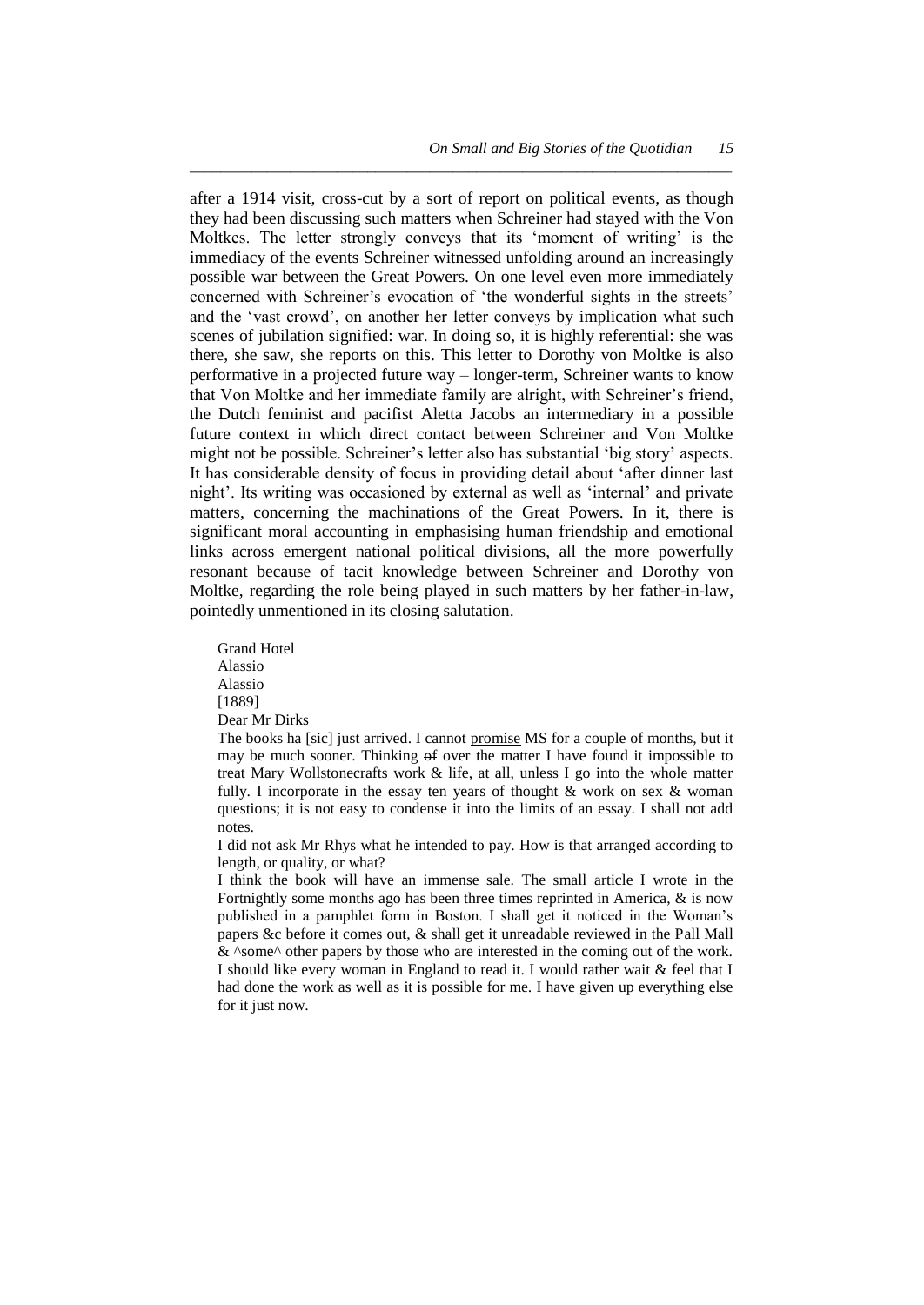Are you writing any thing at present I saw power & force that might lead to a great deal in your story in Today. I did not see the end, as I was ill before I left England. I should be very interested to see anything you wrote if you would let me know where it was published. I should like to have the pleasure of meeting you again if I came to England for a short time

*\_\_\_\_\_\_\_\_\_\_\_\_\_\_\_\_\_\_\_\_\_\_\_\_\_\_\_\_\_\_\_\_\_\_\_\_\_\_\_\_\_\_\_\_\_\_\_\_\_\_\_\_\_\_\_\_\_\_\_\_\_\_\_\_\_\_\_\_\_\_*

Yours faithfully Olive Schreiner

> [OS to WH Dirks, British Library, Ernest Rhys Papers vol II (W.H. Dirks) Eg. 3248, Ff10]

This transcript is of the first of two Schreiner letters to WH Dirks in a British Library collection, with Dirks an editor working for Ernest Rhys, the Editor in chief of the long-lived and highly influential 'Everyman' book series. It is part of a sequence of contact that predates this particular letter, written probably in early 1889 when Schreiner was living in Italy – Dirks has already sent Schreiner books, she will send him a manuscript probably in a couple of months. There is also mention of a third party who connects them, Mr Rhys, with Dirks by implication acting as his agent in the matter of publication. At the same time, Schreiner also conveys a point of more personal contact, around Dirks as a writer, so the letter needs to be read both as part of Schreiner's activities in securing publication, and as her establishing links with a community of like minds. With regard to the formal, writer and editor, aspects of her letter, it is performative in setting up an expectation of ‗notice' and readership, something which immediately follows Schreiner's questions about payment. And it is also performative in Schreiner closing the letter with 'we writers together' comments, which flatteringly include Dirks with Schreiner and her international fame and immense sales. Its 'big story' aspects concern its considerable density of focus around publishing matters and also in providing details about the background to Schreiner's writing and why there might be a delay with her manuscript. It is occasioned, with the books Dirks sent by implication concerning Wollstonecraft and so Schreiner's manuscript, and there is a 'before the non-event' kind of moral accounting going on, with Schreiner offering explanation and justification for any delay that might occur to her delivering the manuscript she had contracted to provide.

Roseneath Harpenden 23 August 1888 Dear Mr Harris Would you kindly let me know where the Russian paper will appear as soon as you are certain as I want to tell the author... I don't want the series of articles on ‗Sex Growth' I wrote to you about to appear, till I have published my two novels, as they treat the same subject from the artistic side. It will be a series of at least six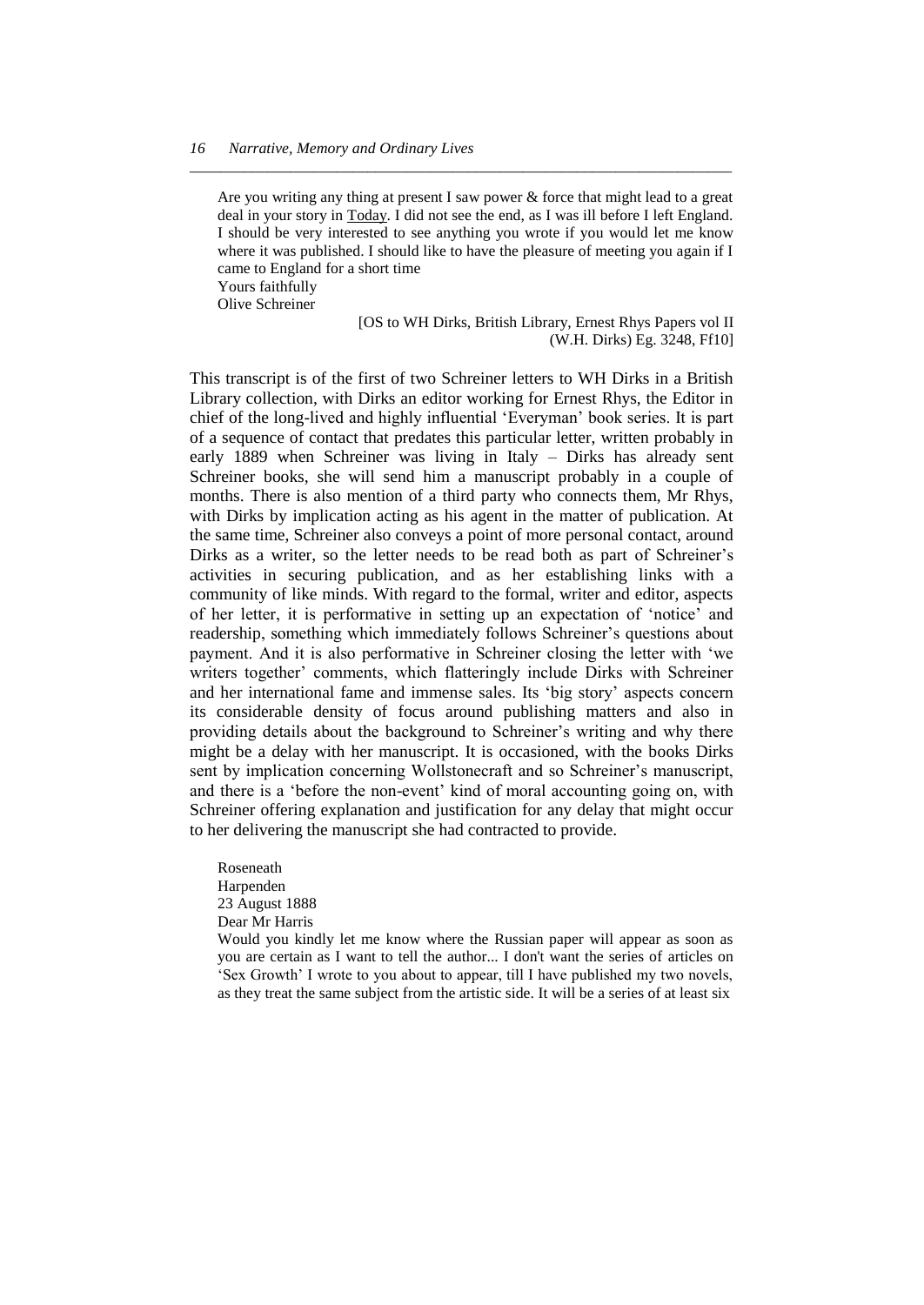articles, which I intend afterwards in book form. I shall be most glad to avail myself of your Review. Yours sincerely,<br>Olive Schreiner [OS to Frank Harris, HRC Texas Harris, Frank: Recip/1]

*\_\_\_\_\_\_\_\_\_\_\_\_\_\_\_\_\_\_\_\_\_\_\_\_\_\_\_\_\_\_\_\_\_\_\_\_\_\_\_\_\_\_\_\_\_\_\_\_\_\_\_\_\_\_\_\_\_\_\_\_\_\_\_\_\_\_\_\_\_\_*

There are two Schreiner letters to Frank Harris in the Harry Ransom Center collections at the University of Texas, Austin. The letter selected, dated 23 August 1888, and transcribed here was sent to Harris in his capacity as editor of the internationally published *Fortnightly Review*. It is part of a sequence, for Schreiner has clearly either written or spoken to Harris about her series of articles previously, while her closing comment could be read as implying that Harris had been angling for her to publish in the *Fortnightly*. Her letter also invokes an unnamed third party who Harris is publishing, with Schreiner wanting to tell this person when their work will appear. Her letter to Harris, then, is both about the 'now' and also concerns two projected futures, of Schreiner facilitating a friend's publishing, and Schreiner strategising her own future publishing. Its 'big story' aspects come across clearly. Its nonimmediacy is striking, with its focus very much on the projected future rather than the past, and in doing so it collects into its comments others of Schreiner's projected writings, not just the six articles but also the two novels mentioned. This is very much Schreiner as a famous 'New Woman' writer, with her closing ‗glad to avail myself of your review' comment putting Harris and the *Fortnightly* in place as the grateful recipients of her willingness to do this.

#### De Aar

Sep 10th 1913

Dear Mr Duncan

Both my husband & I have been profoundly interested in your program in today paper. It is something of hope around great darkness. Would you mind answering me three questions.

1) If persons say with such views on the native question were to join you, would our views make it impossible for us to work with your organization

2) Why as a democratic society, however moderate, do you not make the enfranchisement of women. There is no fear of its coming too soon as the retrogressive Dutch Element will always be against it for many years. Would a persons holding strong views on the giving of vote to women make them unsuitable members of your party.

3) You do not make imperialism one of the ground principles of your party. Would it, in your opinion, make it impossible for any one to work with you if they were not imperialists?

If you care to answer these questions, please do so quite freely. You may feel that our views are too extreme to make our working in possible

Yours sincerely

Olive Schreiner [OS to Patrick Duncan, UCT BC 294/D1.33.3]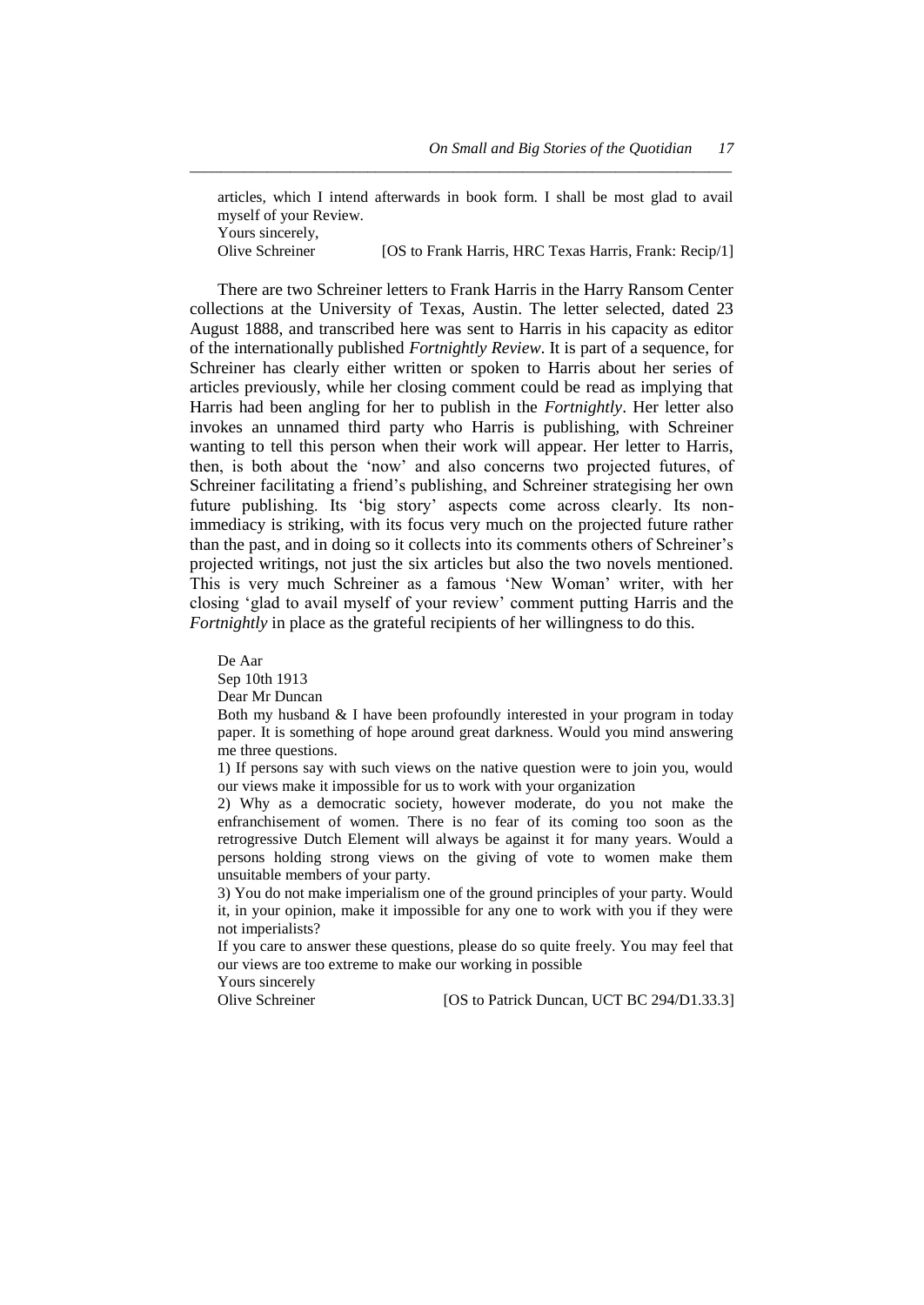This transcript is of the third of Schreiner's letters to the diplomat and politician Patrick Duncan, with its highly formal structure, content and tone indicating that it – and so any reply - is very much 'on the record'. Its opening comments suggests it is an 'out of the blue' letter, although at the same time it implies that Duncan will know who Schreiner and her husband are and will also think it legitimate to have the three questions put to him, so perhaps intimating an earlier contact between them. On one level it requests and presumes a response – 'would you mind answering' – but also the formality with which Schreiner's questions are posed implies that it is her formulation of them and addressing them to Duncan that is the point of the letter, not a possible direct reply. Schreiner's letter is very much of the 'now' and a possible future: it takes off from something that happened the same day her letter was written, and its questions seem beneath the surface to be an overture concerning whether Schreiner and Duncan might work together politically. The ‗small story' unfolding is about South Africa's changing political scene in 1913 and possible new allegiances. Its ‗big story' aspects include the link between its immediacy and the projected political activity 'announced' in the newspaper article about Duncan's 'program' which occasioned Schreiner's letter, and that it links this to wider issues concerning 'the native question', women's enfranchisement and opposition to imperialism and to a future political platform combining these.

*\_\_\_\_\_\_\_\_\_\_\_\_\_\_\_\_\_\_\_\_\_\_\_\_\_\_\_\_\_\_\_\_\_\_\_\_\_\_\_\_\_\_\_\_\_\_\_\_\_\_\_\_\_\_\_\_\_\_\_\_\_\_\_\_\_\_\_\_\_\_*

The Homestead Kimberley S.A. April 13 / 96

Dear Mat

Political affairs here have been taking all the life out of me to such an extent that I've not been writing to any one, & never got a chance of writing to tell you how glad I was to get your letter & book.

I may be coming to England at the end of this year & then I'll see you perhaps; any how I shall in the summer (that is about a year from now) when I mean to go north. I want my husband to see the north country folk, who are the best in England.

We have been having terrible times out here. You people in England don't know what the heel of a capitalist is, when it gets right flat on the neck of a people! We have an awful struggle before us in this country.

It's no case of not being allowed to fish on somebody else's ground! - you won't be allowed soon to have even a soul of our own. Now we are killing the poor Matabele.

Good bye dear old man.

Yours hoping to see you soon

**Olive** 

Love to Edward & all the dear folk at Millthorpe when you see them.

[OS to Alf Mattison, Cory MS 16 098/1]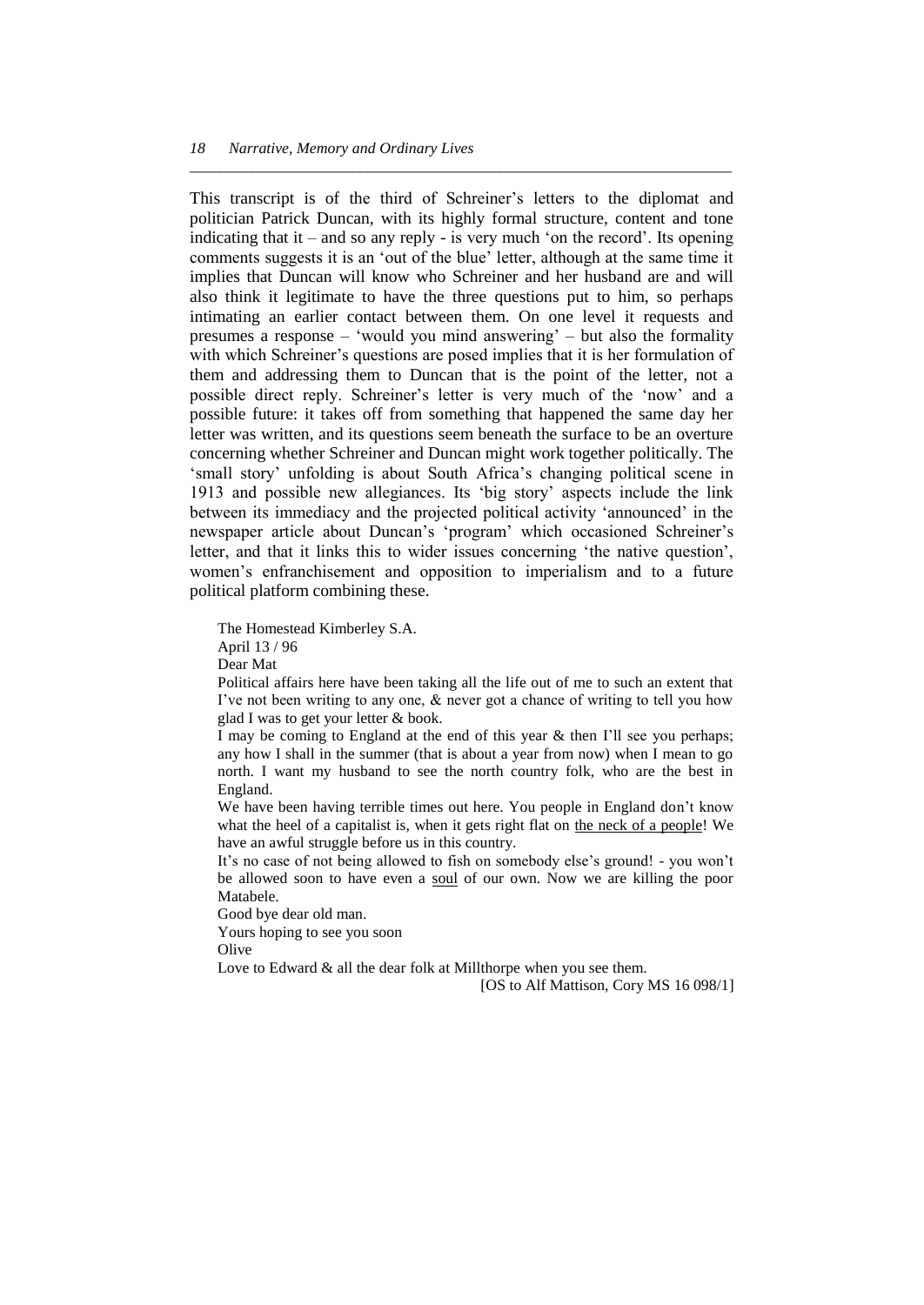This is the first of three Schreiner letters in the Alfred Mattison collection in the Cory Library at Rhodes University, South Africa, with an extract from another letter to Mattison providing the epigraph for this paper. This letter, dated 13 April 1896, is positioned as part of a sequence of exchanges between Schreiner and Mattison (variously known to friends as Mat or Alf): she had received a letter and book from him; and also, in the projected future, she may see him in England 'at the end of this year' if she visits. Her letter involves further 'small story' components in the 'now' and also the projected near future when they will see each other in England again, but with these comments also including the 'terrible times', which Mattison would have known about from newspaper reporting, which she describes but also emphatically states he could not know the full political implications of. These comments should also be read in the context of the moral accounting going on, which concerns Schreiner explaining and justifying why she had not replied earlier to his communications. Her letter's 'big story' aspects turn on the basis of this moral accounting and the ensuing interruption to the sequence of exchanges - 'I've not been writing to any one'. This was not a matter of 'just life' intruding on good intentions to reply to a letter, and the justification does not in the usual sense concern possible ruptures or interruptions to Schreiner's friendship with Mattison. Rather, as her letter explains around the comments about the political affairs alluded to, it concerns political events which, tacitly, he will understand her absorption in. These involved Rhodes' Chartered Company and its troops invading black territories, culminating in 'killing the poor Matabele', with Schreiner at the time of sending this letter to Mattison also writing her anti-imperialist allegorical novella *Trooper Peter Halket…*, with this providing a further (although not mentioned in this letter) reason why she was not 'writing to any one' and also why she was likely to visit England, around her bringing the manuscript to London for publication (which she in fact did in 1897).

*\_\_\_\_\_\_\_\_\_\_\_\_\_\_\_\_\_\_\_\_\_\_\_\_\_\_\_\_\_\_\_\_\_\_\_\_\_\_\_\_\_\_\_\_\_\_\_\_\_\_\_\_\_\_\_\_\_\_\_\_\_\_\_\_\_\_\_\_\_\_*

As the above discussion of these eight 'small collections' letters written by Olive Schreiner will have conveyed, their 'small story' and 'big story' elements cannot easily be separated out; these dimensions repeatedly overlay and mutually support each other. The joined nature of the extraordinary and the ordinary within these letters is notable. Moreover, this is as notable when the letters are concerned with 'the extraordinary' in worldly and 'big P' political terms, as it is when they are concerned with rates for typing and justifying why Schreiner may not submit a manuscript as agreed. Schreiner's letter to Dorothy von Moltke as jubilant Berlin crowds celebrated the start of the Great War, her letter to Alf Mattison about living 'week after week' under martial law in Hanover which acts as the epigraph for this paper, her later letter to Mattison about the massacres in Matabeleland, are on one level through and through about the extraordinary. But (and it is a very large but), in these cases the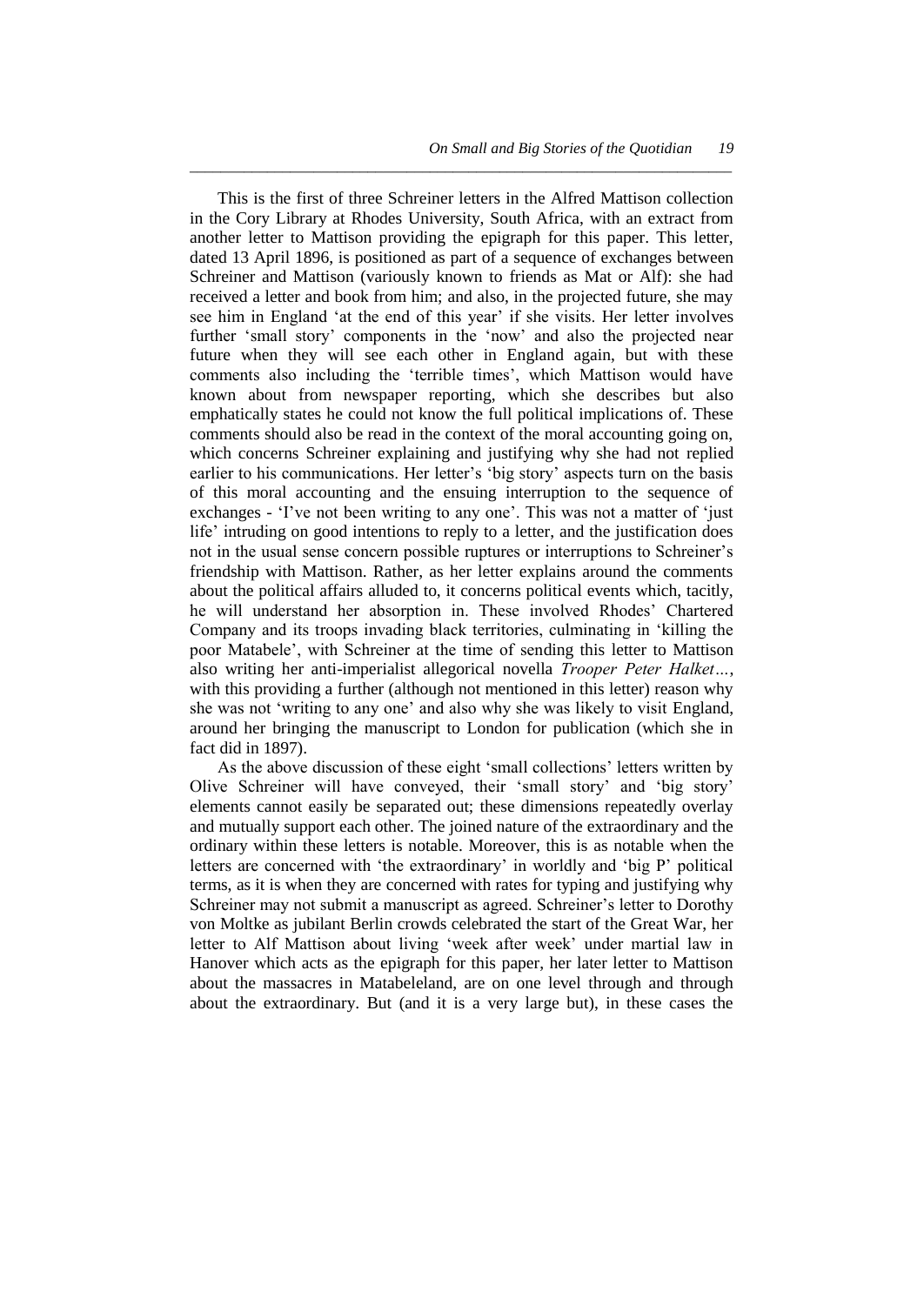extraordinary is not so much surrounded by the commonplace and ordinary as it is that these things are so totally imbricated with each other that they form a whole, neither totally extraordinary, nor entirely ordinary, but both at one and the same time. This of course has implications for how the 'small stories' versus ‗big stories' nature of the debate between Bamberg et al and Freeman is to be evaluated, and it is this which the conclusion to this paper addresses.

*\_\_\_\_\_\_\_\_\_\_\_\_\_\_\_\_\_\_\_\_\_\_\_\_\_\_\_\_\_\_\_\_\_\_\_\_\_\_\_\_\_\_\_\_\_\_\_\_\_\_\_\_\_\_\_\_\_\_\_\_\_\_\_\_\_\_\_\_\_\_*

# **Theorising the Epistolary Quotidian: On Not Forgetting the 'Forgotten Remainder'**

In conclusion, four interconnected points can be made about researching and theorising the quotidian of ‗ordinary lives'. These are provided in the context of the 'big stories' versus 'small stories' debate commented on earlier and my rejoinder to it in the form of the iterative readings provided of Olive Schreiner's 'small collections' letters. They are also comments about the quotidian generally, concerning how narrative forms of inquiry generally should deal with it, and the analytical gift horses we should firmly reject – they are *not* to be read as ‗just about Olive Schreiner's letters'. Consequently, I frame these concluding comments around the interconnections between narrative, memory and ordinary lives, the overarching theme of the conference at which this paper was originally given and thus the context for all the papers in this edited collection, and regarding the programmatic aspects of which my opening discussion was concerned.

Firstly, the continually re-made (re-invented, to follow Certeau) mundane commonplaces of the quotidian provide the bedrock, the 'forgotten remainder' that is almost everything in social life, the infra-ordinary which requires inventorising. Attending to this 'almost everything' and inventorising it is the first and crucially necessary task of narrative inquiry, that without which its second task, the production of defensible theory, cannot be achieved, and in doing so it provides the grounding on which the analysis and meta-theory of narrative inquiry (indeed, I would argue all forms of social inquiry) stands. This is not a statement about one position or another within the range of narrative inquiry approaches, but applies to narrative inquiry 'as such', all of it. Unless and until narrative inquiry fully engages with the quotidian, it does not do its self-declared job of work. Moreover, remembering and forgetting are not optional extras within this, as Ricoeur's (1983, 1984, 1985, 2004) project reminds us, but are the very stuff of the quotidian. The 'small letters' discussed will have conveyed this: remove their temporalities, and in a very real sense there is not much left. Temporality, then, is the essence of the everyday and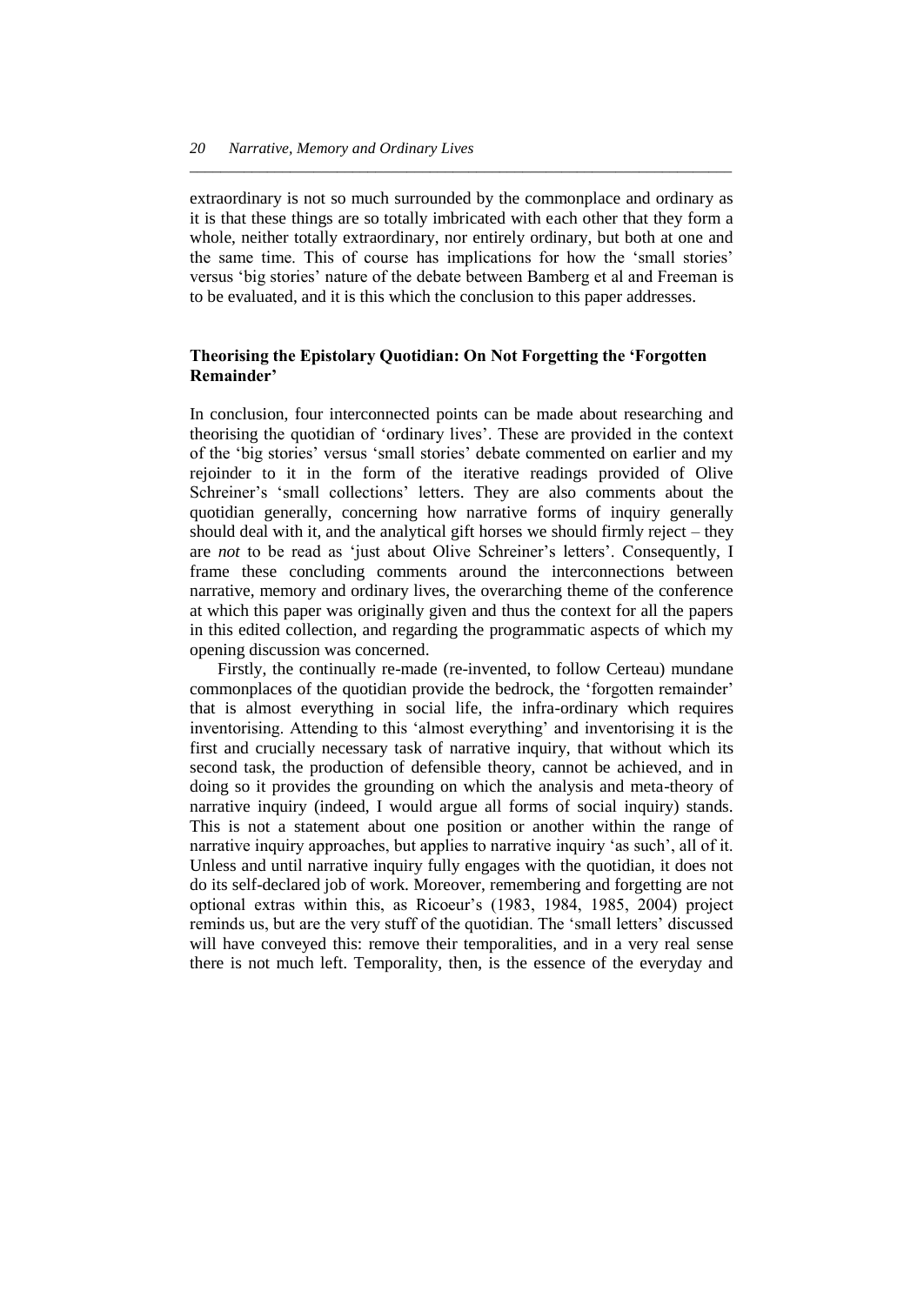quotidial, providing structural features as well as content in the multifarious ways it is used, invoked and lived out.

*\_\_\_\_\_\_\_\_\_\_\_\_\_\_\_\_\_\_\_\_\_\_\_\_\_\_\_\_\_\_\_\_\_\_\_\_\_\_\_\_\_\_\_\_\_\_\_\_\_\_\_\_\_\_\_\_\_\_\_\_\_\_\_\_\_\_\_\_\_\_*

Secondly, the extraordinary lies within and sequentially is surrounded by the ordinary; and it exists as a natural ‗breeching experiment', something which erupts into or out of the everyday and commonplace and thereby helps point up the taken-for-granted features and boundaries of the quotidian. Schreiner's two letters to Alf Mattison, concerning the commonplaces of the extraordinary circumstances of wartime martial law with which this paper opened, and regarding the extraordinary circumstances justifying her failure to reply to a letter from him, both convey this very well. Moreover, while extraordinariness can lie in extraordinary matters in 'worldly' terms, such as wars and massacres in these two examples, it can also more mundanely lie in what is distinctive and stands out from the quotidian, in the sense of what is usual marked by occurrences of the unusual, as with Schreiner's letter to Miss Battie raising matters of privacy and trust in a professional relationship, and her letter to WH Dirks explaining away and justifying what has not yet happened, her to come and in effect 'announced' possible failure to deliver a manuscript on time.

Thirdly, the inventorising of the particular narrative inquiry discussed here, regarding Olive Schreiner's 'small collections' of letters, has amply and I hope incontrovertibly shown that 'big stories' and 'small stories' prototypically coexist, and both involve overlapping continuums of 'degrees of bigness' and ‗degrees of smallness' within the epistolary quotidian. These ‗bignesses' and ‗smallnesses' do not complement each other, they *are* each other, and prising them apart and seeing them in binary terms is not possible apart from by analytical sleight of hand. Moreover, 'small' and 'big' in story terms is not coterminous with the ordinary and extraordinary, of course. There are examples in these letters of the extraordinary rendered in small stories, as with the jubilation around the outbreak of war that Schreiner's letter to Dorothy von Moltke comments on, and the massification of magazine publication and the related rise of the 'New Woman' writer with an international readership as in her letter to Frank Harris. There are also examples of the ordinary, in the sense of the commonplace, being rendered in ‗big story' terms around their detail, their occasioned character, the non-immediacies they contain, and their fitting of part to a wider ‗external' whole. Schreiner's letter to Mrs Goosen, which 'holds out the hand of friendship', in order to link Mrs Goosen through such ties both to a network of like-minded people, including Schreiner herself, and also to 'the freedom of women' in a projected wider future that links South African women with all others, is a key example here. Another is the way the contents of a newspaper report become associated with an anti-imperialist platform in the letter to Duncan.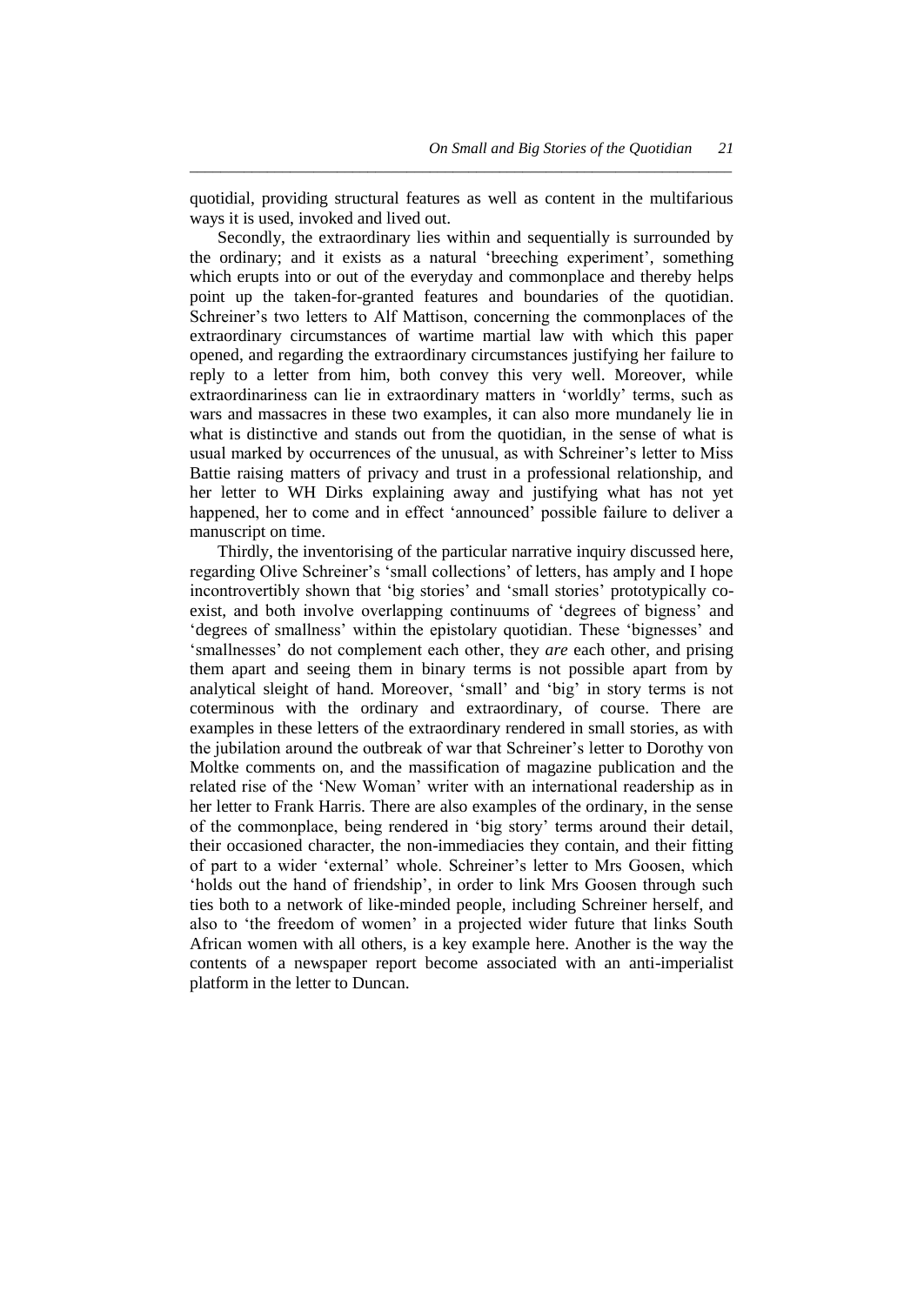And lastly, the researcher's meta-narrative, the story about these stories which I have been telling in this paper, will be hopefully clear. My overall argument, succinctly, is that gift binaries, no matter how seemingly attractive, as in the 'small stories' versus 'big stories debate and the approaches favoured by each side in this, should be looked in the face and then turned away from. The narrative gaze and its analytical concerns and practices should be turned firmly towards that crucial task of inventorising the 'forgotten remainder' which is the quotidian and all its fascinations. Binaries are external simplistic impositions – the quotidian, the usually forgotten remainder, ordinary life itself, is rarely so simple, so neat, so ridiculously two-fold, and narrative inquiry should at a programmatic level eschew thinking and working in such terms. Looking at, attending to, inventorising the processes by which, the quotidian is repeatedly re-invented, directs the gaze and shapes the analytical corpus and how it is conceptualised and researched – joined up thinking is required.

*\_\_\_\_\_\_\_\_\_\_\_\_\_\_\_\_\_\_\_\_\_\_\_\_\_\_\_\_\_\_\_\_\_\_\_\_\_\_\_\_\_\_\_\_\_\_\_\_\_\_\_\_\_\_\_\_\_\_\_\_\_\_\_\_\_\_\_\_\_\_*

#### **Endnotes**

- 1. This paper was originally given as a plenary address to the Annual Conference of the Narrative & Memory Research Group at the University of Huddersfield, April 2009, on the theme of 'Narrative, Memory  $\&$ Ordinary Lives'. I am grateful to the organisers for their invitation and to participants for interesting questions and discussion. I am also grateful to Helen Dampier for comments on a draft of the paper.
- 2. Regarding definitional matters, both 'sides' here collapse narrative into story.
- 3. The Olive Schreiner Letters Project is funded by the ESRC (RES-062-23- 1286), whose support is gratefully acknowledged. Details of the research team, analytical concerns and methodological approach will be found on the Olive Schreiner Letters website [\(www.oliveschreinerletters.ed.ac.uk\)](http://www.oliveschreinerletters.ed.ac.uk/).

#### **References**

- Bamberg, Michael (2006a) "Stories: big and small why do we care?" *Narrative Inquiry* 16 (1): 139-47.
- Bamberg, Michael (2006b) 
"Biographic-narrative research, quo vadis? A critical review of 'big stories' from the perspective of 'small stories'" in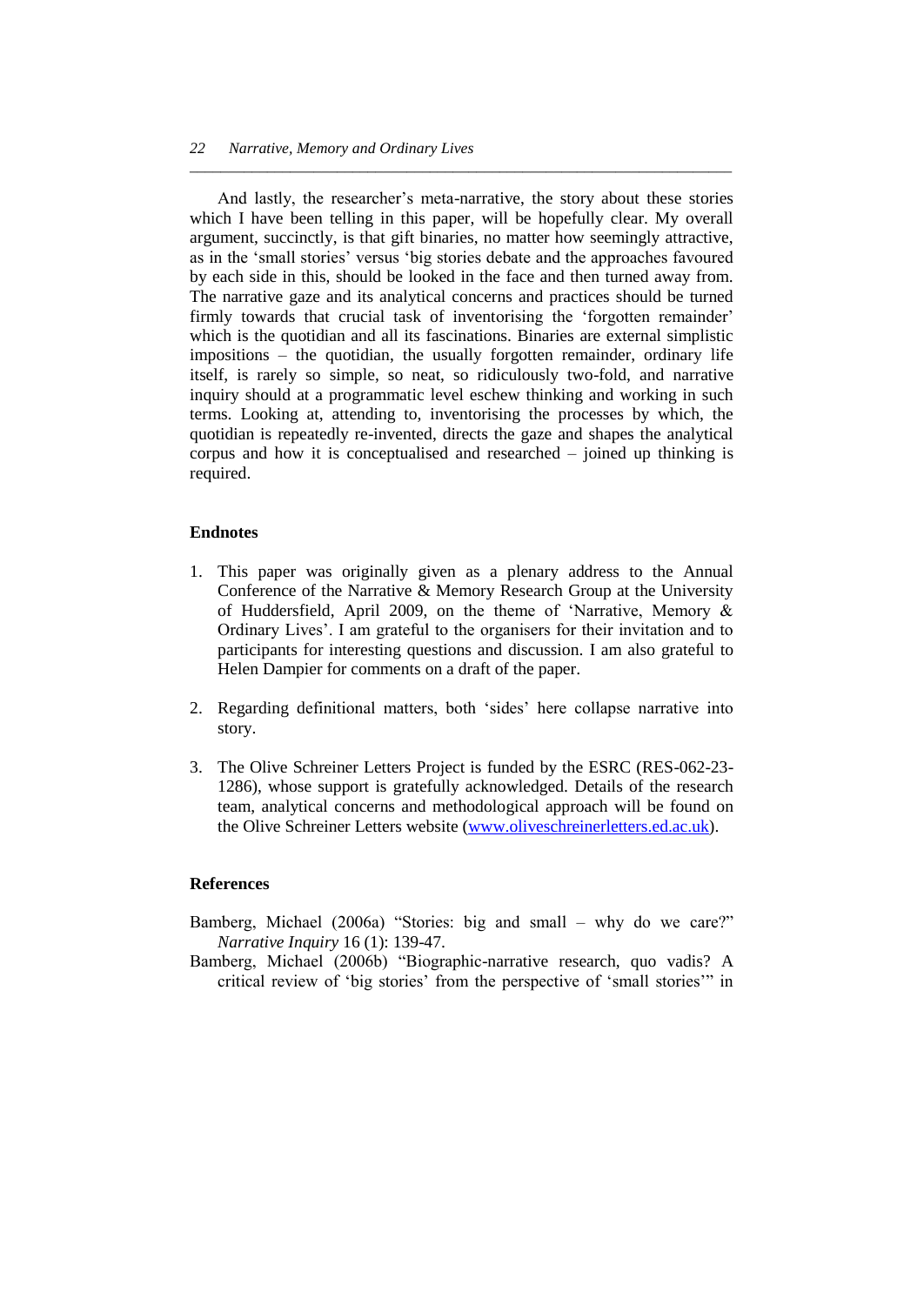(eds) Kate Milnes et al., *Knowledge, Memory & Knowledge* Huddersfield, UK: University of Huddersfield Press.

de Certeau, Michel ([1974] 1984) *The Practice of Everyday Life* (trans. Steve Rendell), Berkeley: University of California Press.

*\_\_\_\_\_\_\_\_\_\_\_\_\_\_\_\_\_\_\_\_\_\_\_\_\_\_\_\_\_\_\_\_\_\_\_\_\_\_\_\_\_\_\_\_\_\_\_\_\_\_\_\_\_\_\_\_\_\_\_\_\_\_\_\_\_\_\_\_\_\_*

- de Certeau, Michel ([1975] 1988) *The Writing of History* (trans. Tom Conley), New York: Columbia University Press.
- Clandinin, D. Jean (ed, 2007) *Handbook of Narrative Inquiry*, Thousand Oaks, California: Sage Publications.
- Clandinin, D. Jean and Connelly, F. Michael (2000) *Narrative Inquiry*, San Francisco: Jossey-Bass.
- Dampier, Helen and Stanley, Liz (2008a) "Parallel narratives: Photographs in Boer women's wartime testimonies" in (eds) David Robinson et al., *Narratives and Fiction*, Huddersfield, UK: University of Huddersfield Press.
- Dampier, Helen and Stanley, Liz (2008b) "'She wrote Peter Halket': Fictive and factive devices in Olive Schreiner's letters and Trooper Peter Halket of Mashonaland‖ in (eds) David Robinson et al., *Narratives and Fiction* Huddersfield, UK: University of Huddersfield Press.
- Georgakopoulou, Alexandra (2006) "Thinking big with small stories in narrative and identity analysis", *Narrative Inquiry* 16 (1): 122-30.
- Freeman, Mark (2006) "Life 'on holiday' In defense of big stories", *Narrative Inquiry* 16 (1): 131-8.
- Halbwachs, Maurice ([1952] 1992 *On Collective Memory* (ed. and trans. by Lewis Coser), Chicago: University of Chicago Press.
- Jolly, Margaretta and Stanley, Liz (2005) "Letters as / not a genre", Life *Writing* 2: 75-101.
- Josselson, Ruthellen, and Lieblich, Amia. (eds, 1993) *The Narrative Study of Lives Volume 1,* London: Sage Publications.
- Lefebvre, Henri ([1947, 1961, 1981] 2008, 2002, 2005) *Critique of Everyday Life vols 1, 2 and 3*, London: Verso.
- Miller, Robert (2000) *Researching Life Stories and Family Histories,* London: Sage Publications.
- Ricoeur, Paul (1983, 1984, 1985) *Time and Narrative* (trans. Kathleen McLaughlin and David Pellauer), Chicago: University of Chicago Press.
- Ricoeur, Paul (2004) *Memory, History, Forgetting* (trans. Kathleen McLaughlin and David Pellauer), Chicago: University of Chicago Press.
- Riessman, Catherine Kohler (1993) *Narrative Analysis,* London: Sage Publications.
- Riessman, Catherine Kohler (1993) *Narrative Methods for the Human Sciences*, London: Sage Publications.
- Stanley, Liz (1992) *The Auto/Biographical I: The Theory and Practice of Feminist Auto/Biography*, Manchester: Manchester University Press.